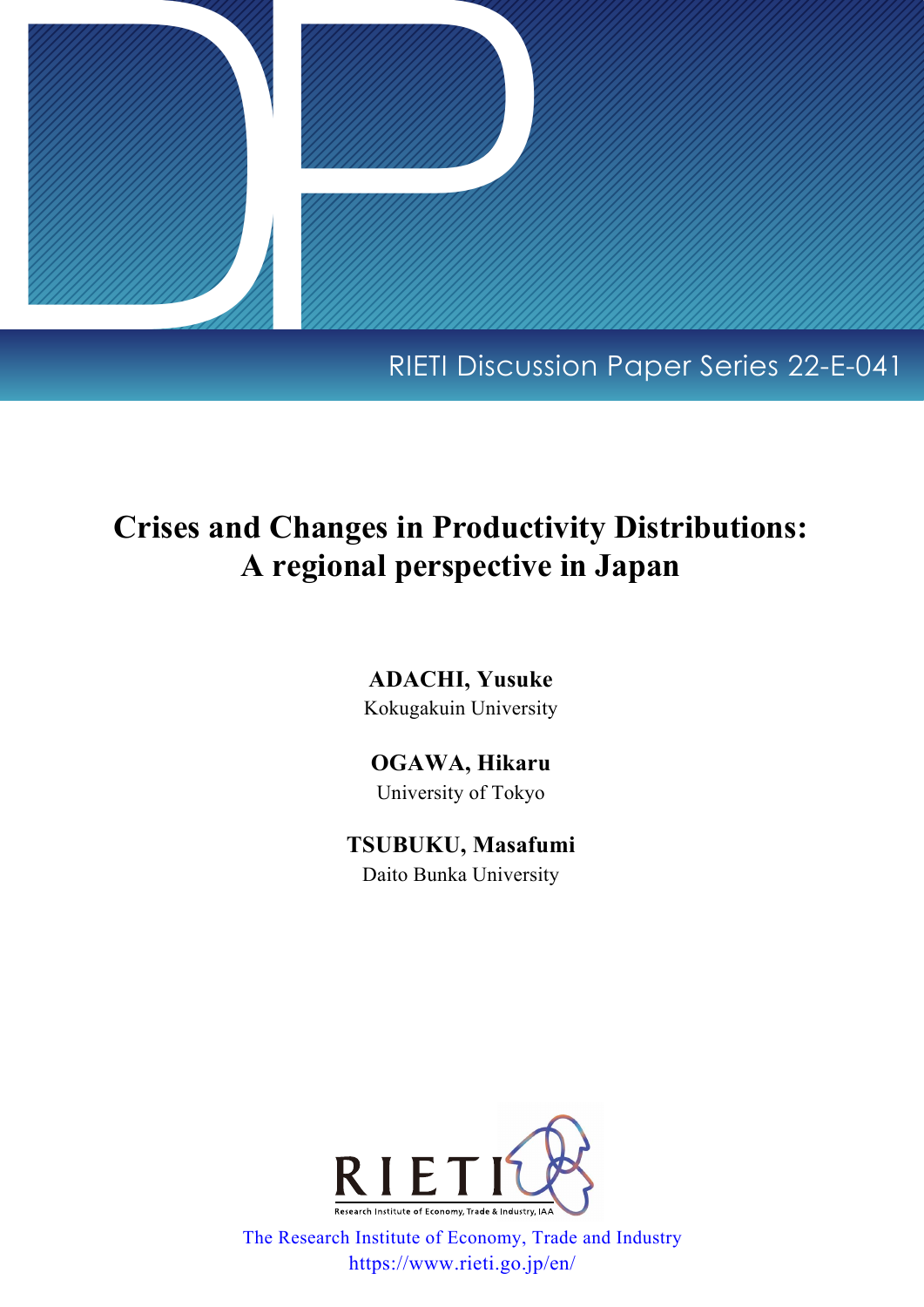## RIETI Discussion Paper Series 22-E-041 **April 2022**

### Crises and changes in productivity distributions: a regional perspective in Japan **[1](#page-1-0)**

Yusuke ADACHI, Kokugakuin University Hikaru OGAWA, University of Tokyo Masafumi TSUBUKU, Daito Bunka University

### Abstract

Is there a difference in resilience to crises between urban and rural areas? By using microdata of establishments in the manufacturing industry in Japan from 2007 to 2014, this study estimated how the productivity distribution of establishments in a region changed during two crises caused by different factors: the Global Financial Crisis of 2008 and the Great East Japan Earthquake in 2011. The results indicate the followings. (i) Although establishments in urban areas experienced a larger leftward shift in the productivity distribution than those in rural areas in both crises, their capacity to recover from crises was shown to be greater. (ii) There are several rural areas in which the productivity distribution did not change significantly as a result of crises, where productivity improvement had already stagnated. (iii) In a few rural areas, the distribution of productivity moved to the left during the crises and did not recover afterward, shifting to a different growth path compared to before the crises.

Keywords: crisis, productivity distribution, quantile approach JEL classification: L60, O47, R11

The RIETI Discussion Paper Series aims at widely disseminating research results in the form of professional papers, with the goal of stimulating lively discussion. The views expressed in the papers are solely those of the author(s), and neither represent those of the organization(s) to which the author(s) belong(s) nor the Research Institute of Economy, Trade and Industry.

<span id="page-1-0"></span><sup>&</sup>lt;sup>1</sup>This study is conducted as a part of the Project "Regional Economy and Roles of Regional Finance in the Post COVID-19 World" undertaken at the Research Institute of Economy, Trade and Industry (RIETI). This study utilizes the micro data of the questionnaire information based on the "Census of Manufacture" and "Economic Census for Business Activity" which are conducted by the Ministry of Economy, Trade and Industry (METI), and the Census of Manufacture converter, which is provided by RIETI. The author is grateful for helpful comments and suggestions by Nobuyoshi Yamori (Kobe Univ.), Nobuaki Hamaguchi (Kobe Univ.), Masayuki Morikawa (RIETI), Keisuke Kondo (RIETI), Yoko Konishi (RIETI), and Discussion Paper seminar participants at RIETI.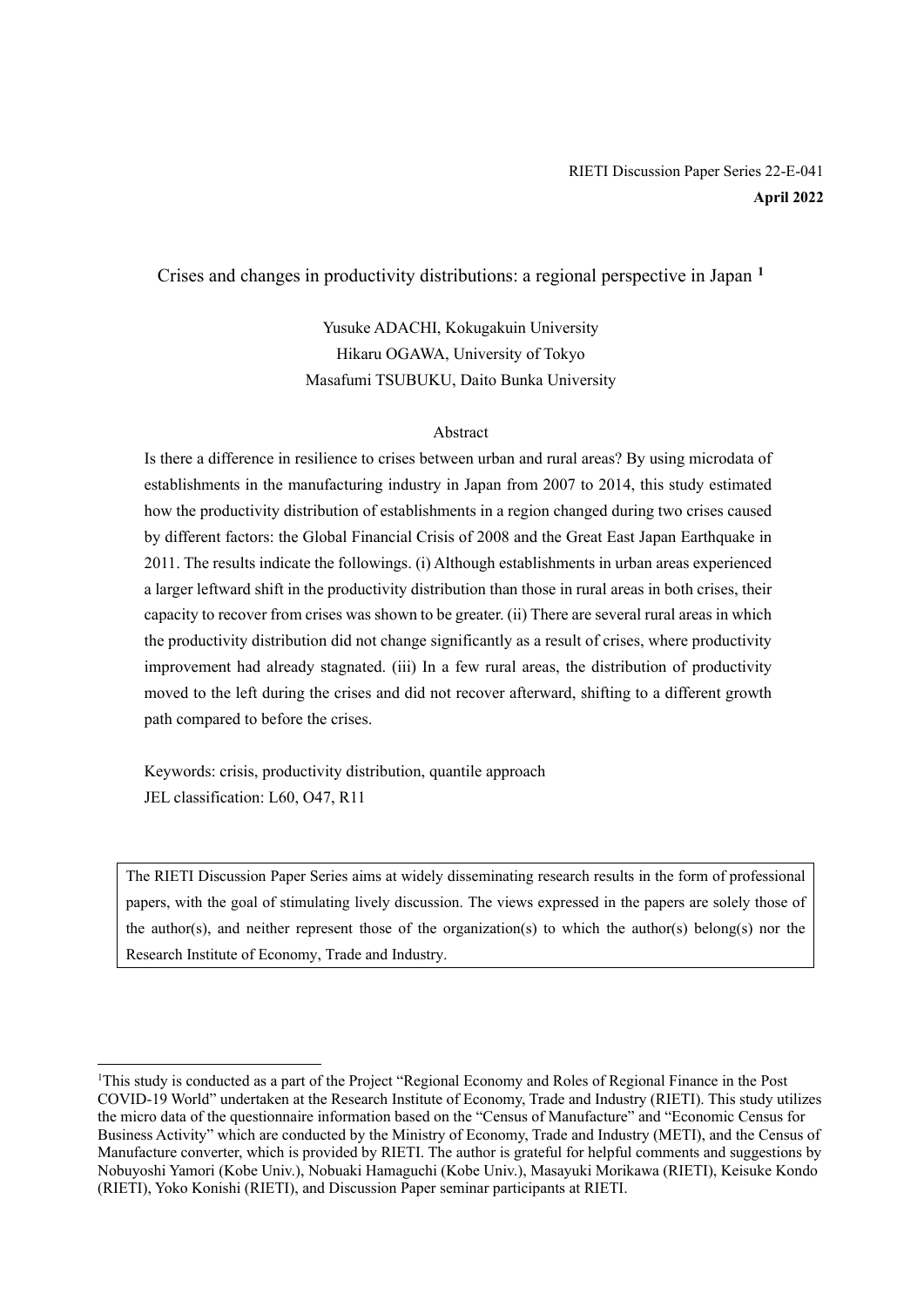## **1 Introduction**

Japan is facing difficulties that are often faced by mature countries. Labor inputs decline as the working population shrinks and the growth of capital inputs has been sluggish based on the withdrawal of savings by an aging population and decline in investment as a result of shrinking markets. This leads to stagnant outputs, which are particularly pronounced in rural areas with relatively low populations and numbers of business establishments. One policy goal for maintaining the current economic level, particularly in rural areas, is to increase productivity through innovation. However, regional productivity growth has been hampered by large-scale negative external shocks that frequently affect the local economy. In the case of Japan, 20 years since the beginning of the 21st century, the regional economy has been repeatedly hit by negative events such as the recession caused by the bursting of the dotcom bubble in the US in 2001 and 2002, global financial crisis in 2008 and 2009, Great East Japan Earthquake in 2011, and COVID-19 pandemic in 2020 and beyond. This study statistically and quantitatively examined the extent to which these external shocks affected productivity growth. In particular, we aimed to determine whether there are differences between regions in terms of their ability to resist and recover from productivity declines caused by external shocks and if so, which regions are more vulnerable to the effects of these crises.

This study is not the first to analyze regional productivity by dividing Japan into several regions. Honma and Hu (2009) conducted a data envelopment analysis assuming that production in a region occurs using labor, private capital, public capital, and 11 different energy inputs, and studied changes in regional total-factor energy productivity between 1993 and 2003. Their results indicated that Japan's energy input productivity has improved by an average of 0.6% per year and that improvements in the productivity frontier have been led by regions other than those dependent on energy-intensive manufacturing industries. Kataoka (2011) used shift-share decomposition analysis to elucidate the factors that cause labor productivity in Japan to differ across regions. By using prefectural data from 1955 to 2005, he demonstrated that region-specific sectoral productivity differentials caused by accumulated past investments lead to regional differences in labor productivity. Okubo and Tomiura (2012) estimated the effects of policies that promote peripheral development with a focus on regional productivity. They compared the productivity of establishments in regions before and after the implementation of different policies and demonstrated that certain policies lead to less productive establishments in peripheral regions. Otsuka and Goto (2016) used data aggregated at the prefectural level to estimate total factor productivity (TFP) in regional production with capital and labor as inputs. Their results indicate that TFP in Japan increased during the period from 1980 to 2010 while the gap in TFP between regions narrowed simultaneously. For the same analysis period, Otsuka (2017) and Otsuka (2018) identified the determinants of regional TFP growth.<sup>1</sup> The former demonstrated that TFP growth rates are higher in regions with more social overhead capital, larger populations, a higher proportion of manufacturing industries, and greater exposure to international competition, and the latter demonstrated that interactions among people across regions are effective at increasing the rate of TFP growth.

Although the studies mentioned above have elucidated regional changes in productivity and their factors using various methods, our research aims to make contributions that differ from previous studies in terms of technical factors and research objectives. The first is the use of new analytical methods to overcome the challenges inherent in previous analyses. Many of the studies mentioned above have explained changes over time and differences between regions by comparing average productivities across regions or between different points in time. However, this method is descriptive and does not test whether changes over time or differences between regions are statistically significant. In addition to providing descriptive comparisons, an analysis involving statistical verification would increase the reliability of results. Another issue that remains to be addressed is the use of the (weighted) average of the productivities of individual firms as the productivity of a region because averaging may misinterpret the actual state of productivity. For example, assume that there are two firms with productivities of two and six in a specific region. Suppose an external shock causes the firm with a productivity of two to withdraw from the market and the productivity of the surviving firm with a productivity of six declines to five. The average productivities before and after the shock are 4 and 5, respectively, indicating that the shock increased average productivity. However, it would not be reasonable to conclude that the productivity of a region increased as a result of a shock by simply looking at this change in average productivity. This scenario arises because the effects of the withdrawal of firms from the market are not considered in a simple comparison of averages. It is often observed that firms are driven out of the market when a

<sup>&</sup>lt;sup>1</sup>See also Otsuka  $(2021, pp. 49$  to 79)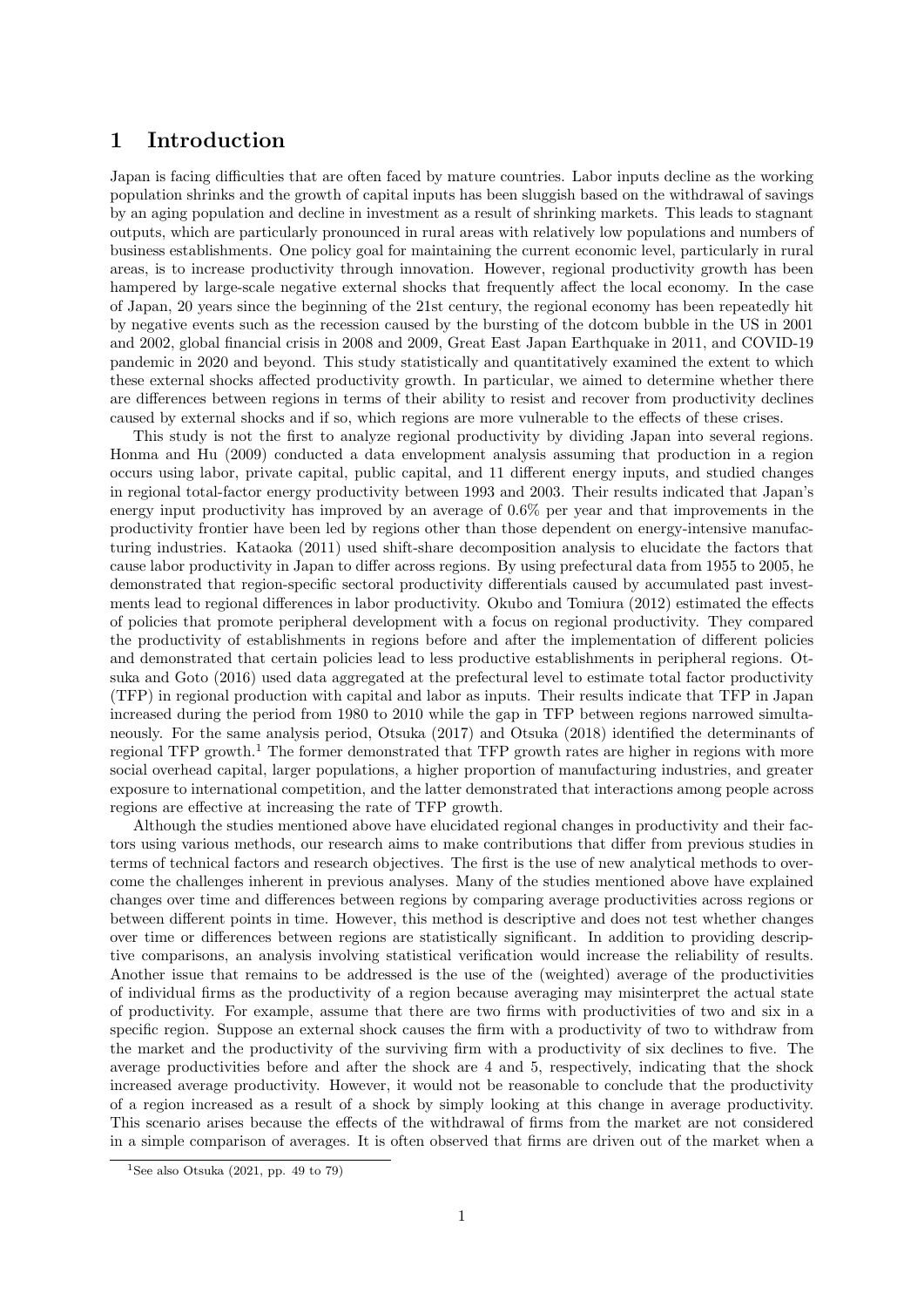large negative shock occurs. In particular, the presence or absence of the exit of firms located in the left tail of the productivity distribution would have a non-negligible effect on the average value. Something similar to the scenario described above can occur even if there is no withdrawal of firms. Suppose there are three firms with a productivity of two and one firm with a productivity of six. If, as a result of the crisis, the productivity of the firms with productivity of two falls by 50% to one, whereas the productivity of the firm with a productivity of six increases to nine. The average productivity will not change after the shock. This indicates that the crisis did not affect average productivity, but productivity was halved for 75% of all firms. Comparing averages that do not consider the different effects of shocks on original productivity levels, as described in the example above, leads to erroneous results. Therefore, ways to avoid the fallacy of averages should be explored. To avoid these problems inherent in comparing averages, we adopted the quantile approach (QA) developed by Combes et al. (2012). This method attempts to capture changes in productivity not in terms of averages, but in terms of changes in the location and shape of the productivity distribution. Its usefulness has recently led to its use in several studies.<sup>2</sup> Based on the study by Adachi et al. (2021), who examined productivity dynamics for Japan using QA, we conducted an analysis of productivity from a more detailed regional perspective by dividing Japan into nine regions.<sup>3</sup>

The second contribution that distinguishes our study from previous studies is our research objective. We identify how crises can make a difference in a region's productivity decline and subsequent recovery. In particular, this paper will elucidate the extent to which each region had the capacity to resist and recover from declines in productivity during the two most recent major events (before COVID-19), namely the global financial crisis in 2008 and Great East Japan Earthquake in 2011. The former was a financial crisis with its epicenter in the US that hit the whole of Japan through capital markets, whereas the latter was a natural disaster that hit a portion of Japan and then affected the entire country through disruptions in the supply chain. By comparing different types of crises, we can examine the resilience of regional productivity from multiple perspectives.

The goal of our study is akin to a series of studies on resilience in regional science research. Resilience has been widely used as a generic term to describe the ability to confront and recover from external shocks. Research quantifying the resilience of economies has been active, particularly in regional economics, and is often featured in academic journals.<sup>4</sup> Resilience, which is related to equilibrium stability in economics and sustainability in dynamic macroeconomic theory, is an intriguing concept, but it is a buzzword and its definition is not uniquely determined (Rose, 2017). Attempts to define the concept of resilience, which was originally proposed in an engineering context by Holling (1973), are ongoing, but the challenge of making it quantitatively usable for policy analysis has yet to be resolved. Although there is no single method for capturing resilience at this time, the indicators used as outcomes are common to both employment and outputs in most studies. In contrast to defining such outcomes, we considered changes in the distribution of productivity as an output indicator of resilience. While changes in employment and production in response to a crisis are short-term responses, changes in productivity can be viewed as institutional changes that alter the production structure. Analyzing such changes in productivity has the potential to help us understand the long-term effects of crises. In particular, if the impact of a crisis on productivity varies from region to region, then the implication is that it will be a factor in creating regional differences in future employment and outputs.

Our results can be summarized as follows. First, at the time of the global financial crisis, the distribution of productivity shifted to the left in the six regions with a relatively large number of manufacturing establishments over two years after 2008. In the remaining three regions, no significant changes in the productivity distribution were observed. Among the six affected regions, most observed a rightward shift in their productivity distributions in 2010, with productivity improving to approximately half of its precrisis position. In one region, namely Hokuriku, the productivity distribution, which shifted 17.8% to the left during the 2008 crisis, did not show a significant recovery in the following year, indicating that it remained on a different growth path compared to before the crisis. Second, while the Great East Japan Earthquake in 2011 caused a shift in the distribution of productivity to the left of 7% to 13% in five

<sup>2</sup>See Arimoto et al. (2014), Kondo (2016), Accetturo et al. (2018), Jales et al. (2018), and Adachi et al. (2021).

<sup>3</sup>Adachi et al. (2021) used QA to clarify the dynamics of the productivity distribution in the Japanese manufacturing industry. However, they did not examine differences in changes in the productivity distribution by region and it is not clear which regions lead to changes in the productivity distribution in Japan.

<sup>&</sup>lt;sup>4</sup>In only the past few years, the following journals have featured research on resilience: Cambridge Journal of Regions, Economy and Society, vol. 8, no. 2, 2015; Regional Studies, vol. 60, no. 4, 2018; Papers in Regional Science, vol. 96, no. 1, 2017; Annals of Regional Science, vol. 60, no. 2, 2018.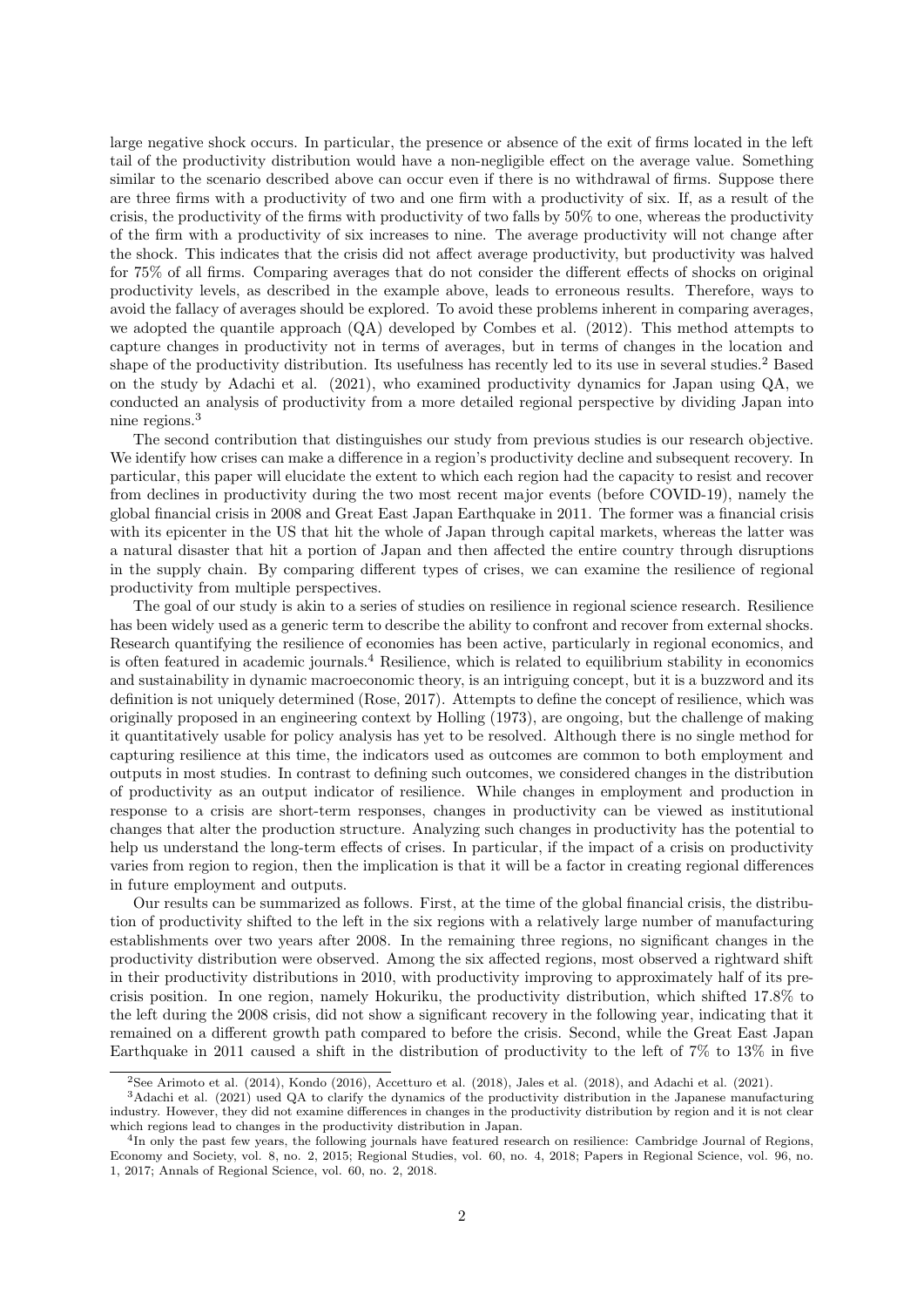regions with a large weighting in the manufacturing sector, the following year (2012) saw a recovery in the distribution of productivity back to pre-crisis levels in most regions. What is particularly noteworthy is that the leftward shift in the distribution of productivity in the Tokai, Kinki, and Chugoku regions was much greater than that in the Tohoku region, which was the epicenter of the earthquake. Third, in both crises, no shift to the right of the truncation level of the productivity distribution was observed in any region, suggesting that the significant withdrawal of low-productivity establishments from the market was avoided during the crises. This implies that the government's measures to support smalland medium-sized enterprises, which were implemented during both crises, have been effective. Fourth, in many regions, when the productivity distribution shifts to the left, an upward dilation of the right end of the distribution can be observed. This indicates that although the crises caused an overall decline in the productivity of the manufacturing industry in the region, the group of establishments with high productivity increased their productivity. This change in the shape of the productivity distribution explains the unexpectedly small change in average productivity during the global financial crisis of 2008, which has been called a historic once-in-a-century crisis.

The remainder of this paper is organized as follows. In the following section, we review the concept of resilience in regions facing crises and introduce the QA employed in this study. Section 3 presents a preliminary discussion. It introduces regional classification, provides an overview of the impact of the crises, describes data, and presents the TFP measurement model. Section 4 presents the main estimation results, followed by a discussion of the possible reasons for the differing resilience levels of different regions in Section 5. The final section summarizes our conclusions.

## **2 Measuring the impact of a crisis**

#### **2.1 Resilience**

The impact of the crisis was estimated based on the concept of resilience. The regional resilience in our study was captured by three items, as shown in Figure 1. Given a crisis at a particular point in time, we capture (i) the extent to which the crisis reduced outcomes. We then measured (ii) how long the crisis resulted in a loss of outcomes based on the length of time over which a significant negative effect was detected. Finally, we determined (iii) the time required to return to the original outcome level to determine the regional ability to recover from a crisis. Figure  $1(a)$  presents the case of a return to the original outcome level during recovery from a crisis. In contrast, Figure 1(b) illustrates a case in which the outcomes degraded by the crisis will never return to their original levels. The region described by the former figure may return to the pre-crisis growth path after a certain period of time, whereas the region in the latter figure will shift to a different growth path after the crisis.<sup>5</sup>

Most studies have focused on trends in economic outcomes such as employment and outputs as indicators for measuring regional resilience.<sup>6</sup> The interest in these measures may be related to the availability of data and political interests. In particular, the growth rates of employment and production are easy for voters to understand and are important indicators of political interests. Our goal is to move away from such short-term indicators and move closer to the source of growth in a region (i.e., TFP). In other words, we attempt to measure the resilience of production factors such as regional innovation and productivity, which can have an impact on long-term employment and production.

A few studies have employed indicators similar to ours, but the only two that share our interests are those by Balland et al. (2015), and Canello and Vidoli (2020). The former analyzed patent applications as a measure of the resilience of a region's innovation capacity. By using patent applications in 366 areas in the US from 1975 to 2002, the authors demonstrated that the resilience of innovation activities tends to be higher in areas that have a diverse and flexible knowledge base and are proximal to technologies in which their area has less comparative advantage. The latter used data from the Italian wine industry from 2009 to 2014 (i.e., the period affected by the global financial crisis) to estimate the efficiency of inputs by region and demonstrated that production efficiency is higher in regions that depend on exports

<sup>5</sup>There are far more diverse ways to view resilience than those discussed here. For a more detailed discussed, see Martin and Sunley (2020, p. 24).

 $6$ Since the pioneering studies by Davies (2011) and Fingleton et al. (2012), most studies have used employment or regional output (GDP) as an outcome measure. A few studies have used indicators other than employment and regional GDP, including those by Mazzola et al. (2018) for exports, Rizzi et al. (2018) for life expectancy, and *CO*<sup>2</sup> for emissions. See Martin and Sunley (2020) for a comprehensive review.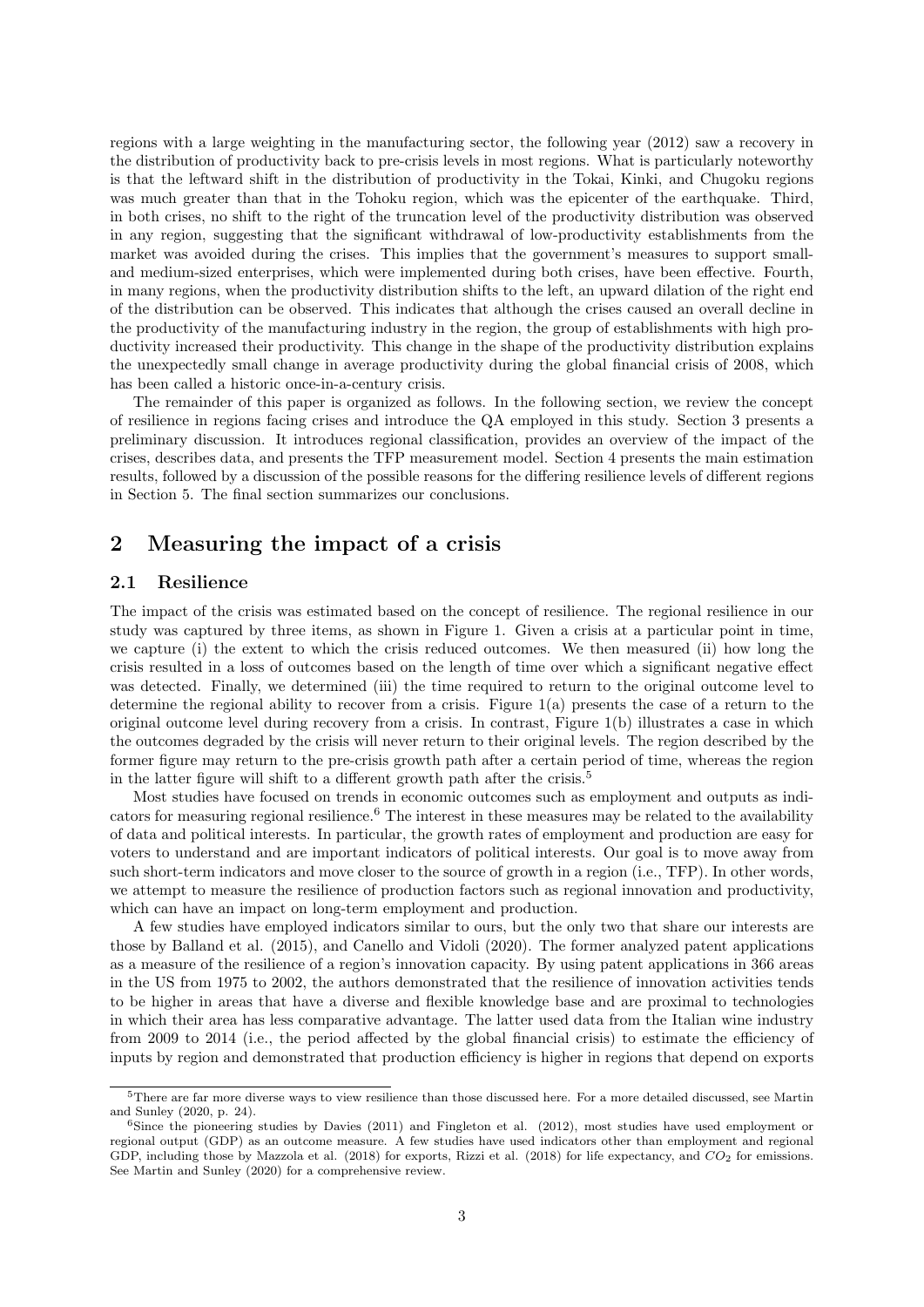

Figure 1: Capacity to resist and recover from a crisis

and have low financial risk. Studies that use changes in employment and outputs as outcomes examine the short-term impact of whether these indicators will return to their original equilibrium levels after a crisis. In contrast, studies such as those by Balland et al. (2015), Canello and Vidoli (2020), and ours, which use innovation capacity, efficiency, and productivity as indicators, are more concerned with the possibility that the equilibrium path may change as the result of a crisis. Our research contributes to elucidating the possibility that structural changes have occurred that have shifted the regional economy to a new growth path.

#### **2.2 Quantile approach**

We present the rate of shift in the productivity distribution as an outcome of resilience in Figure 1. Using a simple (or weighted) average of productivity as an indicator of regional productivity leads to a variety of problems, as discussed in the first section. The QA we employ allows us to estimate shifts in the productivity distribution after removing the problems that arise when comparing the averages of productivity.

By using the mathematical formulation presented by Combes et al. (2012, pp. 2556 to 2562) and discussed in the Appendix A of this paper, which is based on the study by Adachi et al. (2021, Section 3.1.1), we illustrate the concept of estimating the change in the productivity distribution in the QA based on Figure 2. The solid line in Figure  $2(a)$  represents the productivity distribution of establishments in the manufacturing industry in the year prior to a crisis. The location and shape of the distribution changes as a result of the crisis, but if the crisis had caused an equal decline in productivity in all establishments, the post-crisis productivity distribution would have shifted, as indicated by the dotted line in Figure  $2(a)$ . In QA, changes in the location and shape of the distribution are decomposed into three components, one of which is the parallel shift effect of the distribution caused by a crisis, as shown in Figure 2(a). If the crisis shifts the productivity distribution parallel to the left, the coefficient of the shift effect *S* is negative and significant for estimation. Conversely, if the productivity distribution shifts in parallel to the right during the recovery period after a crisis, the coefficient representing the shift effect *S* is positive and significant.

Figure 2(b) presents a scenario in which the leftmost truncation of the productivity distribution moves to the right because some establishments with low productivity withdraw from the market as the result of a crisis. The productivity distribution is drawn based on the productivity of establishments that are active in the market and data on establishments whose productivity is so low that they cannot operate in the market are not available. For this reason, the distribution of productivity is truncated at the left end. Now, consider a case in which some of the least productive establishments, which were active in the market before a crisis, were forced to exit the market, while the productivity of all other establishments that survived and continued to operate in the market was unaffected by the crisis. In this case, the location and shape of the productivity distribution should change from a solid line to a dotted line in Figure  $2(b)$ .<sup>7</sup> In estimation under the QA, a change in the truncation point of the distribution to the

<sup>7</sup>There is another possibility that the cutoff point, which is truncated on the left side of the distribution, could move to the right. This is when, in a crisis, the productivity of the less productive firms located near the cutoff increases such that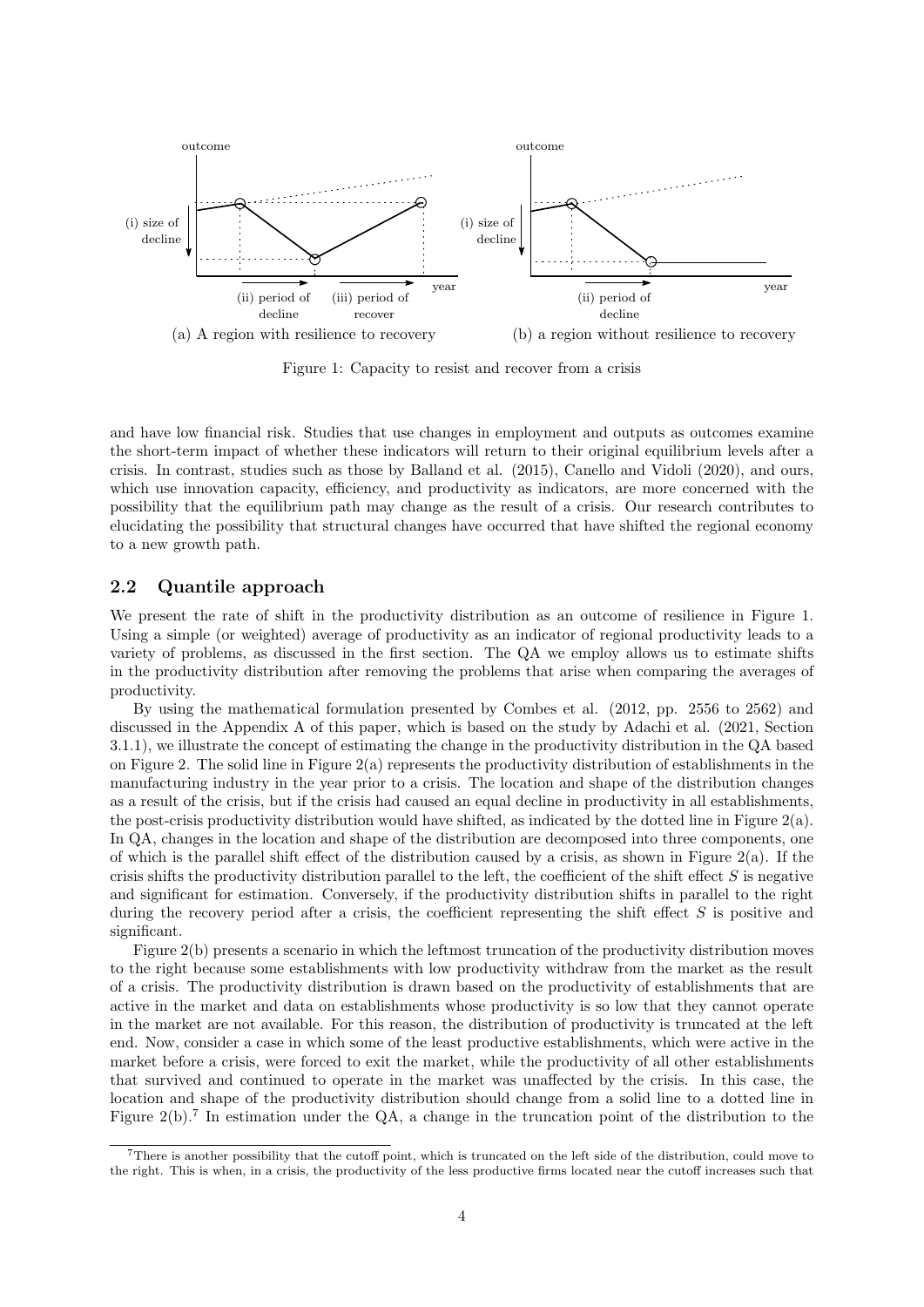

Figure 2: Density distribution of productivity in the QA

Note. The solid line represents the productivity distribution before the crisis and the dotted line represents the productivity distribution after the crisis. *S*, *D*, and *T* are the estimates of the effects of shifts, dilation, and leftward truncations of the productivity distribution following a crisis, respectively.

right is confirmed by whether the coefficient *T*, which represents the truncation effect associated with the crisis, is positive and significant.

Figure 2(c) reveals that neither a shift in the distribution of productivity nor a truncation effect occurred during the crisis, but that the proportion of establishments with relatively high productivity increased as a result of low productivity establishments improving their productivity to survive the crisis. Such an effect caused by a crisis is called the dilation effect and when the coefficient *D* indicating this effect takes on a value greater than one, positive dilation occurs in the distribution. Conversely, when *D* is significantly below one, negative dilation occurs as the low-productivity portion of the productivity distribution dilates upward in response to the crisis, as shown in Figure 2(d).

This study extends the work by Adachi et al. (2021), who applied the QA to the analysis of time series changes in the distribution of productivity. They used data on the manufacturing industry in Japan from 1986 to 2014 to clarify productivity dynamics empirically and determined that during normal periods and economic recovery, the productivity distribution for Japan as a whole shifted to the right with a reduction in the distribution width as a result of relatively large improvements in the productivity growth of less productive establishments. However, during economic recession, the productivity distribution shifted to the left with a widening of the distribution as the result of an increase in the number of unproductive establishments. Our study, which uses the same approach to estimate time series changes in productivity, focuses on differences in regional economies that were not targeted in the aforementioned study. To estimate changes in productivity distribution by region, we analyze the potential for a crisis to have non-homogenous impacts on different regions, as well as establishments with different productivity levels, and discuss implications for regional resilience.

## **3 Preliminary Analysis**

#### **3.1 Regional classification**

Although there are 47 prefectures in Japan, we conducted our analysis by grouping them into nine major regions based on location (Figure 3). The main reason for this is to internalize the spillover effects of the activities of establishments. Inter-firm transactions and commuting often occur across the borders of prefectures. When productivity is estimated based on prefectures, there is a possibility of missing the effects of productivity spillover from the activities of establishments on the production of neighboring regions. Additionally, policy design and monitoring by national agencies are often conducted on a regional basis, as defined in this paper. Therefore, the analysis in this study was conducted by grouping our analysis targets into nine regions.

Among the nine regions, the largest is the Kanto region, which contained approximately 35% of the total population of Japan as of 2015, according to the 2015 Population Census conducted by the Ministry of Internal Affairs and Communications.<sup>8</sup> Tokyo, the capital of Japan, is located in this region. In our sample, 25,272 establishments, which had the highest number in 2007, were located in this region. This region is followed by the Kinki and Tokai regions. The former has a 16% share of the population, whereas

the productivity distribution shifted uniformly upward, except at the lowest level. However, since it is not easy to imagine such a change occurring in a crisis, we interpret the rightward shift of the cutoff point as the exit from the market of the least productive firms.

<sup>8</sup>http://www.ipss.go.jp/syoushika/tohkei/Popular/P\_Detail2020.asp?fname=T09-05.htm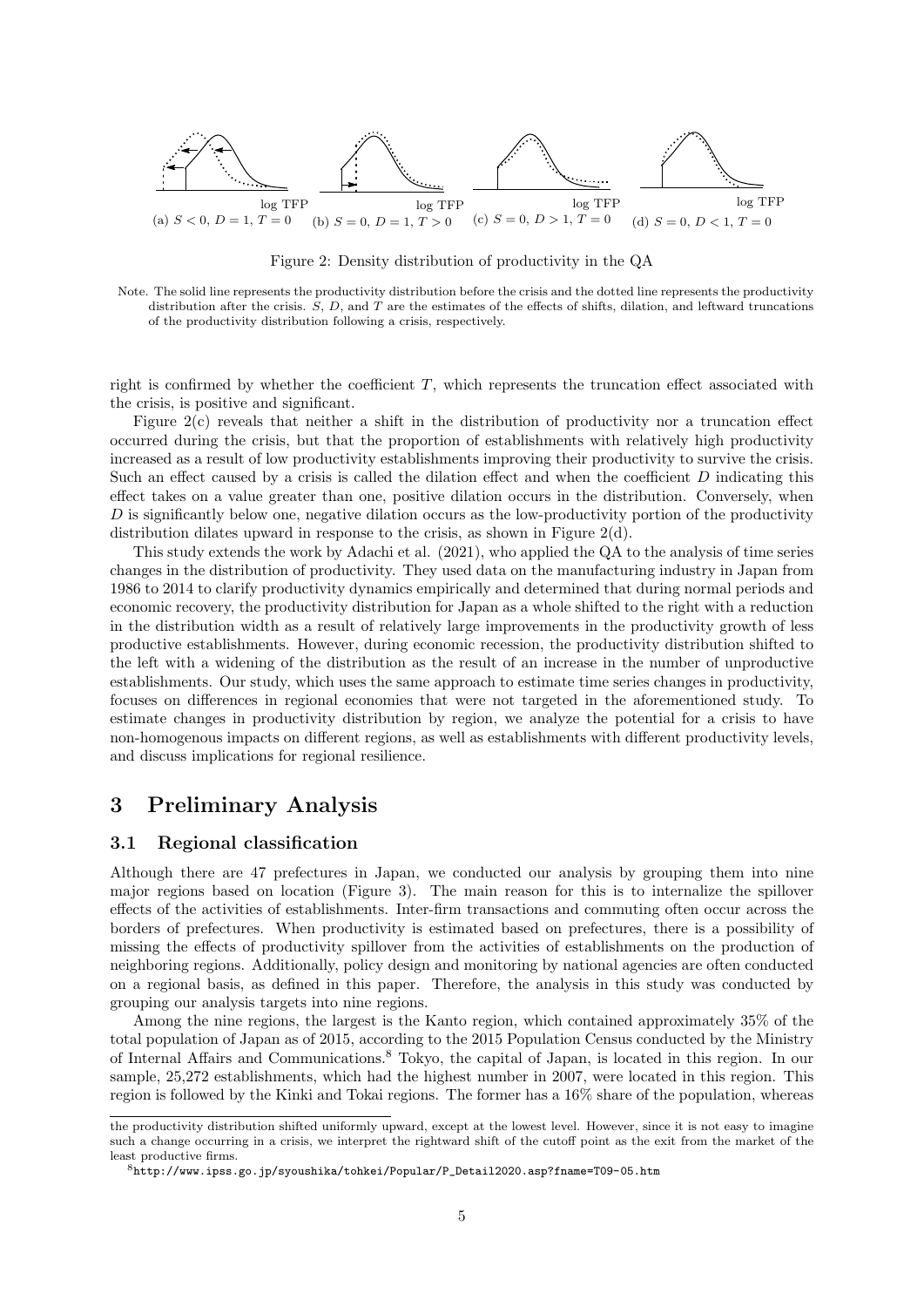

Figure 3: Regional classification

Note. The colors are categorized according to the number of establishments.

the latter has a 12% share. In 2007, there were 14,137 establishments in the Kinki region and 15,974 in the Tokai region. These three regions account for more than 60% of the population and in our 2007 sample, 62% of all establishments were located in these three regions. The remaining six regions are Hokkaido with 4% of the population (2,300 establishments), Tohoku with 7% (10,990), Hokuriku with 7% (3,542), Chugoku with 6% (6,035), Shikoku with 3% (2,744), and Kyushu-Okinawa with 14% (7,086).

#### **3.2 Overview of the impact of the crises**

Figure 4 presents the impact of the global financial crisis that began in September of 2008 and the Great East Japan Earthquake that occurred in March 2011. It shows the value added by manufacturing establishments by region between 2001 and 2014, with 2007, the year before the global financial crisis, having a value of 100. The Kanto, Tokai, and Kinki regions, which have large populations, are indicated by dots on the lines. This figure suggests that the impact of the two crises may vary by region. For example, in 2009, the Tokai and Hokuriku regions experienced the largest decline in value added during the global financial crisis, falling to 73% of the 2007 level. On the other hand, in Hokkaido and Shikoku, the level of value added in 2009 remained above 90% of the 2007 level, meaning it avoided a major impact or had the capacity to resist the decline of the value added in the crisis of 2008. The Great East Japan Earthquake had a particularly large impact on the Tohoku region, which was the epicenter of the disaster, with the 2011 index falling to 79% of the 2007 level. In the other regions, there was no significant decline in the index, unlike the Tohoku region. In the Tokai region, the value added returned to the 2007 level after 2012 and has continued to rise since then, but there are no other regions in which the value added returned to the 2007 level after the Great East Japan Earthquake.

Although the crises may have prompted short-term adjustments in regional value-added goods and services, they may also have had a varying impact on regional productivity, which defines the longterm structure of production. From this perspective, this study estimated whether the distribution of manufacturing productivity in each region changed before and after the crises and identified the capacity for resistance to and recovery from the crises in each region.

#### **3.3 Data**

We used the Census of Manufacture (CM) datasets provided by the Ministry of Economy, Trade, and Industry.<sup>9</sup> The scope of this survey covers not only large establishments, but also small-and medium-sized

<sup>9</sup>The CM data that we used run from 2007 to 2014. The CM survey was not conducted in 2011, but we replaced the 2011 data with the *Economic Census for Business Activity*, which was jointly conducted by the Ministry of Economy, Trade,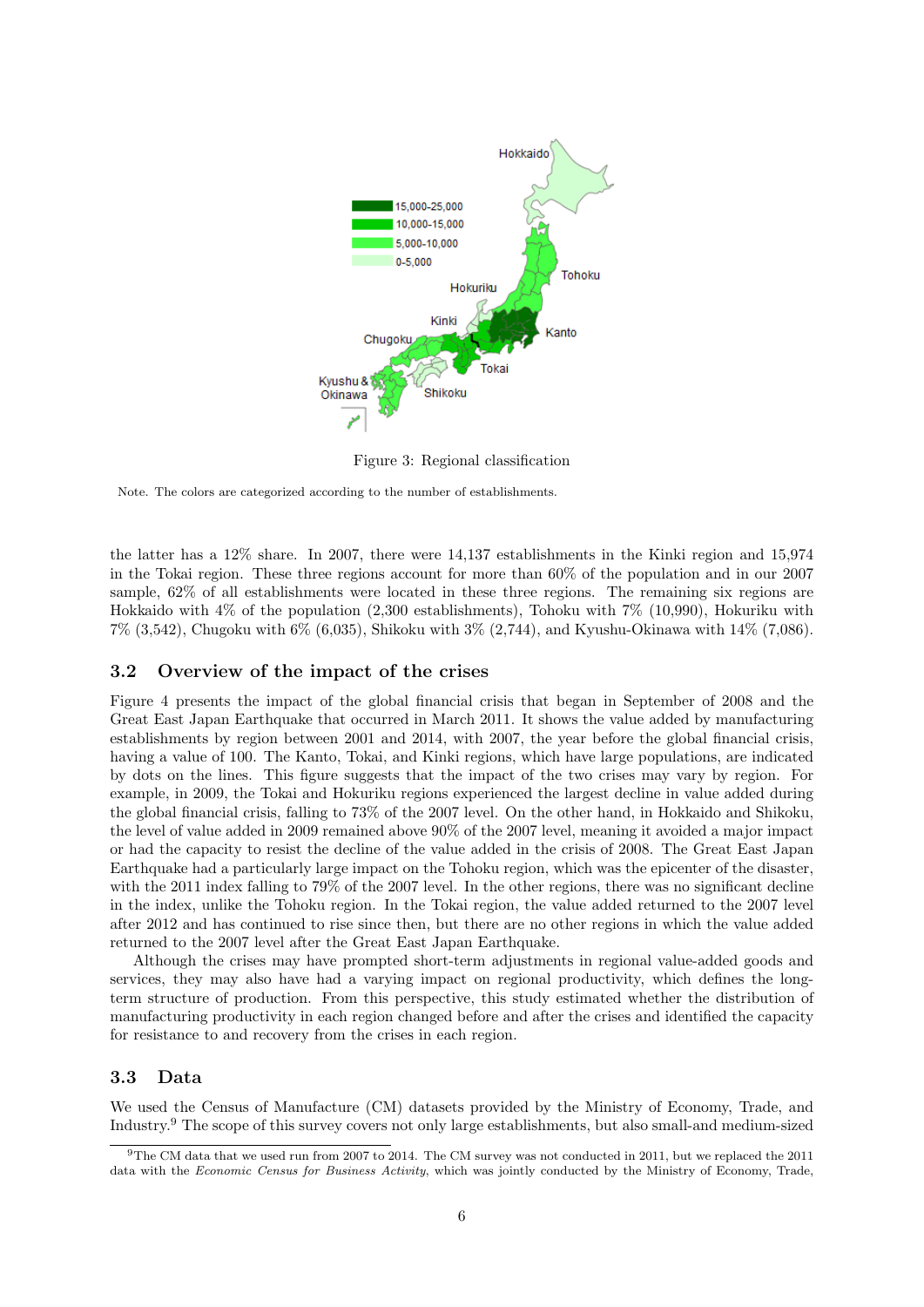

Figure 4: Changes in value added (2007 as a value of 100)

establishments. The advantage of using CM data is that code numbers are assigned to all establishments. This enabled us to trace their changes over time and construct an establishment-level panel dataset. Additionally, the CM covers a wide range of establishments by size. Both establishments listed on the stock market and unlisted firms are included in the data. The CM survey includes two forms: the first one is *Kou* for establishments with 30 or more employees and the second is *Otsu* for establishments with 29 or fewer employees. Following the literature (e.g., Adachi et al., 2021), we only used data from *Kou* to focus on all establishments with 30 or more employees. There are two reasons for this selection. First, the data in *Otsu* contain a large number of missing values, which reduces the reliability of analysis. Second, using data only from *Kou* allows us to exclude dormant establishments that may be established in Japan to avoid paying taxes. Therefore, it is desirable to use *Otsu* data to exclude from the analysis establishments that are not actually conducting business. In addition to establishments with 29 or fewer employees, we excluded samples in which the variables necessary to estimate the production function had negative values. The descriptive statistics of the full sample in all regions is reported in Appendix B.

#### **3.4 TFP**

In our analysis, two types of TFP were measured: TFP with production value as the output (added to the left side of the estimation equation) and TFP with value added as the output, which is defined as the production value minus the intermediate input cost. Intermediate inputs include materials, fuels, energy, and production outsourcing. Because both formulations have advantages and disadvantages, this paper mainly presents results based on the latter, similar to previous research. Therefore, the input variables when we consider the value added as the output variable are labor and capital stock. Because there are no data on working hours and utilization rates in the CM survey, labor is represented by the number of employees and capital stock is measured by the end-of-year book value. All nominal values were deflated using the price index. Deflators are available from the Bank of Japan and Cabinet Office of Japan.

Formally, the Cobb-Douglas production function we specify is

$$
V_{itr} = \Phi_{itr} K_{itr}^{\beta_{kr}} L_{itr}^{\beta_{lr}},\tag{1}
$$

where  $K_{itr}$  and  $L_{itr}$  indicate the capital and labor inputs used to generate the value added by establishment *i* located in region *r* in year *t*,  $V_{itr}$ .  $\beta_{kr}$  and  $\beta_{lr}$  are production function coefficients.  $\Phi_{itr}$ denotes TFP. We use the logarithm of (1) to obtain  $v_{itr} = \phi_{itr} + \beta_{kr} k_{itr} + \beta_{lr} l_{itr}$ , where the lower-case letters denote the logs. From this equation, we can compute TFP by using consistent estimates of the production function coefficients as  $\hat{\phi}_{itr} = v_{itr} - \hat{\beta}_{itr}k_{itr} - \hat{\beta}_{Lr}l_{itr}$ . Using the data on the TFP of each

and Industry, and the Ministry of Internal Affairs and Communications.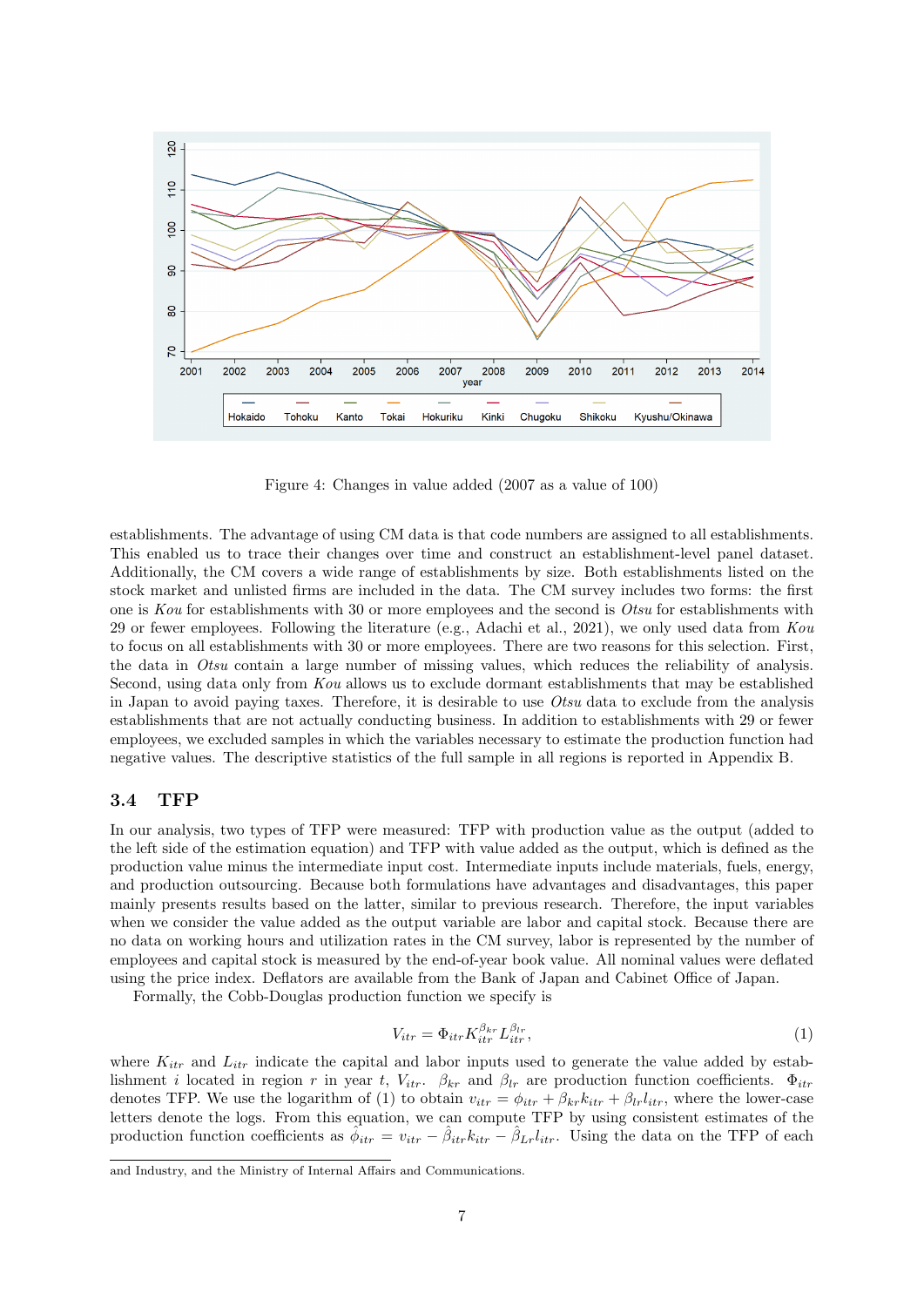establishment *i* = 1*,* 2*, ...*, simple and weighted average ln *T F P*s in the industry at year *t* are calculated by  $TFP_t = \sum_i \ln TFP_{ti}$  and  $WTFP_t = \sum_i \theta_{it} \ln TFP_{ti}$ , where  $\theta_{it}$  is the added-value share of establishment *i* in year *t*. There are several standard methods for estimating TFP, among which Levinsohn and Petrin's  $(2003)$  approach was adopted in this study to address endogeneity issues.<sup>10</sup>

## **4 Results**

The estimation results used to test whether the location and shape of the productivity distribution changed under QA are presented in tables in Appendix D. In the following, we summarize the estimation results presented in Appendix D for the cases of the global financial crisis and the Great East Japan Earthquake by region to see how the productivity distribution changed as a result of the two crises.

#### **4.1 Impact of the Global Financial Crisis in 2008**

Table 1 summarizes the significant changes in the productivity distribution during the global financial crisis based on the estimation results in tables in Appendix D. We look at the estimation results for each region in turn, starting with the Tohoku region.

| Regions  |                       | Shift                      |                  | Dilation | Truncation |
|----------|-----------------------|----------------------------|------------------|----------|------------|
|          |                       | Year of Decline            | Year of Recovery |          |            |
|          |                       | size                       | size             |          |            |
| Hokkaido |                       |                            |                  |          |            |
| Tohoku   | 2008                  | 2009                       | 2010             |          |            |
|          | $-6.4\%$ **           | $-15.1\%$ ***              | $9.8\%^{***}$    |          |            |
| Kanto    | 2008                  | 2009                       | 2010             | 2009     |            |
|          | $-6.2\%$ ***          | $-12.3\%$ ***              | $10.9\%^{***}$   | $+^*$    |            |
| Tokai    | 2008                  | 2009                       | 2010             | 2008     |            |
|          | $-8.2\%***$           | $-15.3\%$ ***              | $9.7\%***$       | $+***$   |            |
| Hokuriku |                       | 2009                       |                  |          |            |
|          |                       | $-17.6\%$ ***              |                  |          |            |
| Kinki    | 2008                  | 2009                       | 2010             | 2008     |            |
|          |                       | $-10.2\%$ *** $-9.7\%$ *** | $12.0\%^{***}$   | $+$ **   |            |
| Chugoku  |                       | 2009                       |                  |          |            |
|          | $-8.4\%$ <sup>*</sup> |                            |                  |          |            |
| Shikoku  |                       |                            |                  |          |            |
|          |                       |                            |                  |          |            |
| Kyushu   |                       |                            |                  |          |            |
| Okinawa  |                       |                            |                  |          |            |

Table 1: Summary of results: Global financial crisis

Note. Blank spaces indicate that an effect was not significant, while + in the dilation column indicates that  $D > 1$  by a significant margin and the right tail of the distribution dilated upward. *∗ ∗ ∗*, *∗∗*, and *∗* indicate that the estimates are significant at the 1%, 5%, and 10% levels, respectively.

The productivity distribution in Tohoku shifted leftward by 6.4% in 2008. In the following year of 2009, it shifted further to the left by 15.1% compared to 2008. However, in 2010, productivity was on the road to recovery, as represented by a shift in the productivity distribution to the right of 9.8% compared to 2009. Productivity resilience in the Kanto region is similar to that in the Tohoku region. In 2008, the productivity distribution shifted by 6.2% and in 2009, it shifted further to the left by 12.3%. In 2009,

<sup>10</sup>Along with the estimation results of Levinsohn and Petrin's (2003) approach, Appendix C shows the results based on Wooldrige (2009), another representative approach, and the results when using OLS and OLS with fixed effects. Adachi et al. (2021) also estimated productivity using the method proposed by Olley and Pakes (1996), which requires the investment data of each establishment. However, their analysis method would introduce a sample bias because investment data were missing for more than 12% of the establishments in our dataset. Therefore, we did not adopt this method.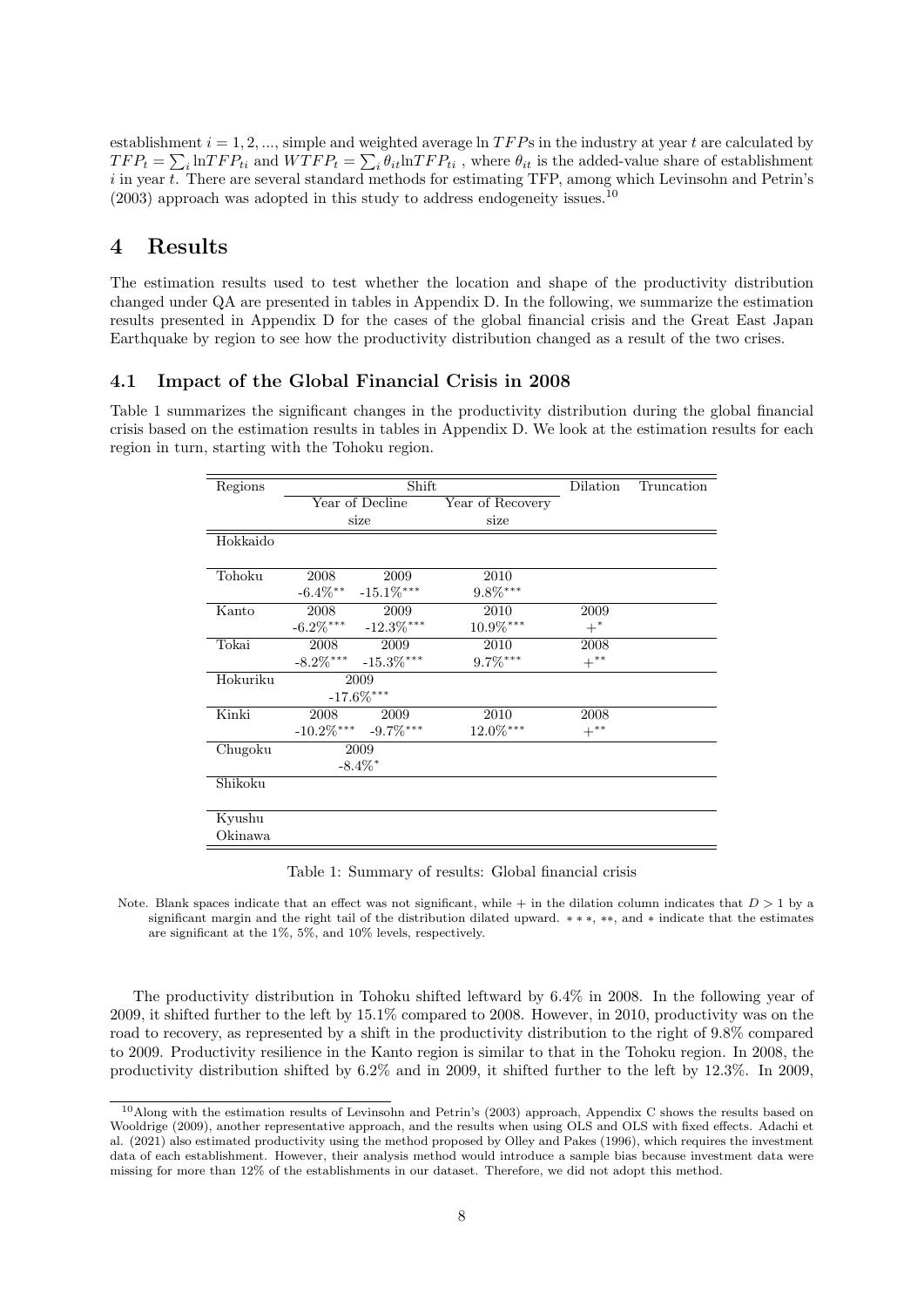the coefficient of the dilation effect exceeded one, indicating upward dilation at the right edge of the distribution, as shown in Figure 2(c). The productivity began to recover in 2010 and the productivity distribution is shifted to the right by 10.9% compared to 2009. The resilience of productivity in the Tokai region is also similar to that in the Tohoku and Kanto regions, but the impact of the global financial crisis on productivity in the Tokai region is the largest among all nine regions. The productivity distribution shifted 8.2% to the left in 2008 and in the following year, it shifted to 15.3% left. In 2010, the distribution of productivity shifted 9.7% to the right, but it has yet to recover the amount of the annual shift to the left. The dilation effect can also be observed in 2008. In the Hokuriku region, the productivity distribution shifted 17.6% to the left in 2009, but the shift in the productivity distribution to the right the following year was not significant. The Kinki region exhibited almost the same movement in the productivity distribution as the Tohoku, Tokai, and Kanto regions, with the productivity distribution shifting 10.2% and 9.7% to the left in 2008 and 2009, respectively, before recovering 12.0% to the right in 2010. Although the overall productivity distribution shifted to the left in 2008, the coefficient for the dilation effect was significantly above one at the 1% level, indicating that productivity increased in the rightmost tail of the distribution. The characteristics of the changes in the productivity distribution in the Chugoku region are smaller in size, but almost the same as those in Hokuriku region, with an 8.4% shift in the productivity distribution to the left in 2009 and an insignificant shift in the productivity distribution to the right in the following year. The Hokkaido, Shikoku, and Kyushu-Okinawa regions were the regions in which no significant shift, dilation, or truncation effects were detected, and no changes in the productivity distribution were observed before or after the global financial crisis. In all nine regions, it is unlikely that establishments with low productivity exited the market during the crisis because there are no significant truncation effects.

From these results, we can draw the following implications. First, although the distribution of productivity in the four regions of Tohoku, Kanto, Tokai, and Kinki shifted sharply to the left in the wake of the crisis, these regions exhibited resilience with the distribution of productivity recovering to approximately half of its pre-crisis level two years after the crisis. Second, the Hokkaido, Shikoku, and Kyushu-Okinawa regions were not significantly affected by the crisis, but also did not see a shift in the distribution of productivity to the right, indicating that productivity stagnated in these regions. Third, the Hokuriku and Chugoku regions, which have relatively small populations and numbers of establishments, may have shifted to a different growth path from before the crisis. The productivity distribution shifted to the left during the crisis without a productivity recovery after the crisis.

#### **4.2 Impact of the Great East Japan Earthquake in 2011**

The impact of the Great East Japan Earthquake on the regional productivity distribution presented in Table 2 is slightly different from that of the global financial crisis. During the global financial crisis, the productivity distribution shifted to the left over two years. However, at the time of the Great East Japan Earthquake, the productivity distribution shifted to the left only in the year of the earthquake and moved immediately to the right in the following year. Additionally, the recovery of the productivity distribution after the global financial crisis only reached approximately half of the pre-crisis level. However, in the case of the Great East Japan Earthquake, a shift to the right in the distribution of productivity has occurred to such an extent that it has returned to its pre-earthquake level, although the recovery capacity of the Kinki region is relatively small.

A common finding during the global financial crisis and Great East Japan Earthquake is that no significant truncation effect was detected, except in the Kinki region in 2012. This indicates that there was no rightward shift in the minimum level of productivity that would allow establishments to operate in the market during the crisis, implying the implementation of policies to curb the withdrawal of lowproductivity establishments from the market was effective. Interestingly, Table 5 reveals that the shift in the distribution of productivity to the left were equal to or greater in the four regions of Kanto, Tokai, Kinki, and Chugoku than in the Tohoku region, which was the epicenter of the earthquake.

## **5 Possible factors affecting regional resilience**

The QA is a method for examining how the location and shape of productivity distributions have changed. It does not specify why they have changed and it is difficult to pinpoint the specific causes for why different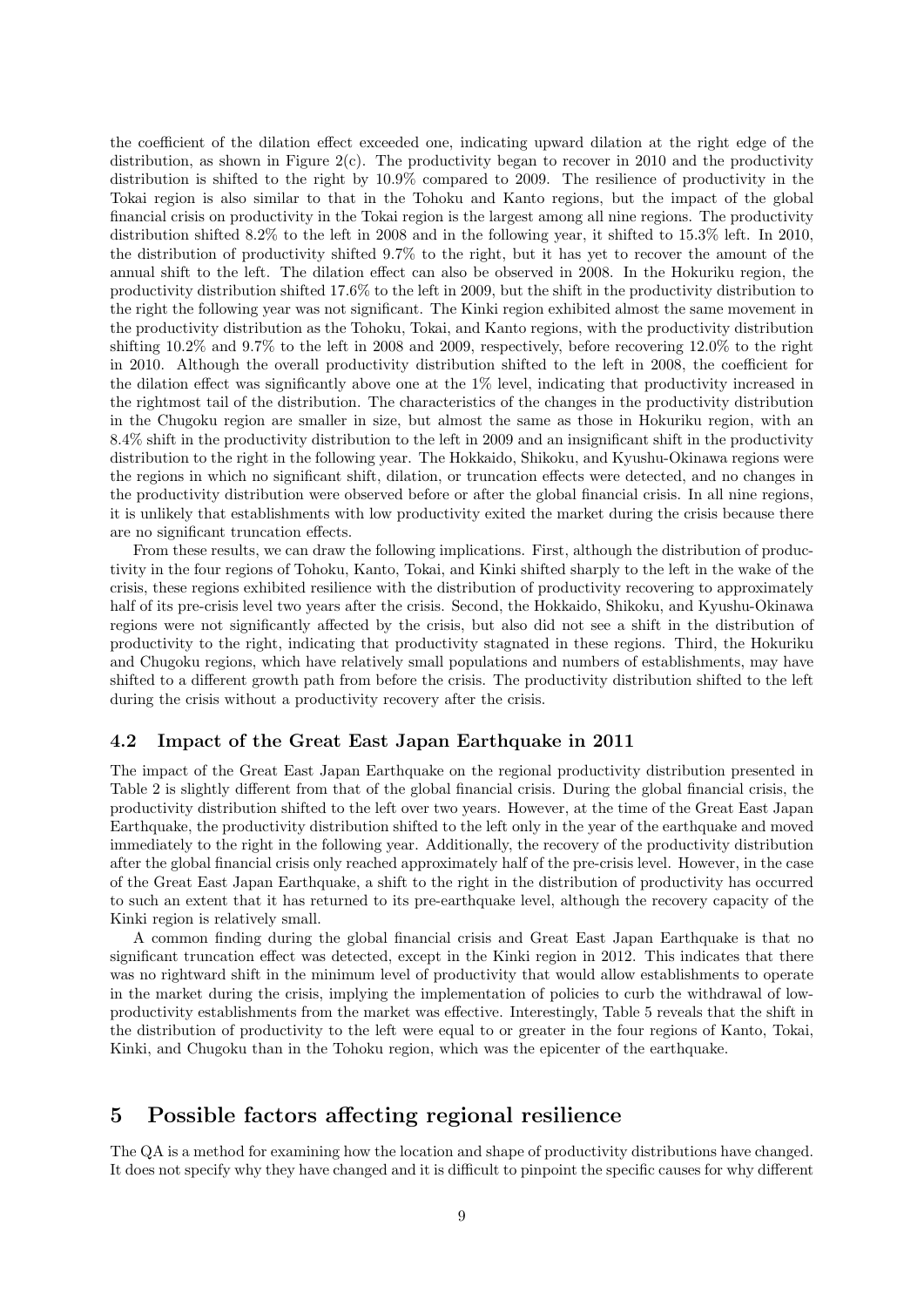| Regions  |                         | Shift            | Dilation | Truncation |
|----------|-------------------------|------------------|----------|------------|
|          | Year of Decline         | Year of Recovery |          |            |
|          | size                    | size             |          |            |
| Hokkaido |                         |                  |          |            |
| Tohoku   | 2011                    | 2012             |          |            |
|          | $-6.9\%$ <sup>*</sup>   | $9.5\%^{***}$    |          |            |
| Kanto    | 2011                    |                  |          |            |
|          | $\textbf{-6.9}\%^{***}$ |                  |          |            |
| Tokai    | 2011                    | 2012             | 2011     |            |
|          | $-9.8\%$ ***            | $10.0\%^{**}$    | $+^*$    |            |
| Hokuriku |                         |                  |          |            |
| Kinki    | 2011                    | 2012             |          | 2012       |
|          | $-8.8\%$ ***            | $5.8\%^{**}$     |          | $-^*$      |
| Chugoku  | 2011                    | 2012             | 2011     |            |
|          | $-13.2\%$ **            | $12.2\%$ **      | $+^*$    |            |
| Shikoku  |                         |                  |          |            |
| Kyushu   |                         |                  |          |            |
| Okinawa  |                         |                  |          |            |

Table 2: Summary of results: Great East Japan Earthquake

regions exhibit different characteristics of changes in their productivity distributions. However, from what has been shown in previous studies, we may be able to infer some factors that influence the resilience of the productivity distribution to crises.

First, the resilience of regional productivity to crises may be related to the degree of spatial concentration of manufacturing establishments. The major shifts in the distribution of productivity to the left during the crises occurred in regions where relatively large numbers of establishments were located. Additionally, establishments in these regions were operating in spatially dense conditions. Table 3 presents the number of establishments per  $10 \text{ km}^2$  by region, which reveals that compared to other regions, the Kanto, Tokai, and Kinki regions not only have a large number of establishments, but also appear to be geographically dense. This geographical concentration may have two effects. The first is the economy of agglomeration. Establishments located in these areas benefit from economies of agglomeration because their competitors and business partners are located in close proximity. In this case, when a negative external shock occurs, its effects can easily propagate among establishments and effects on productivity can be transmitted widely and rapidly. However, recovery from the crisis in the urban areas is also likely to be faster and greater than that in other regions, taking advantage of the agglomeration. Kawakubo and Suzuki (2022) show that there is a positive relationship between firm productivity and supply chain recombination probability during a crisis. If it is easier for firms in urban areas to change old trading partners and find new ones, they may recover their productivity through the route of supply chain reconfiguration when recovering from a crisis. The second factor is the effect of competition. When establishments are geographically concentrated, competition in the market will be more intense than in other regions. Therefore, a crisis is likely to encourage the least productive establishments to exit under competition. However, the capacity for recovery of the productivity distribution after a crisis may be enhanced because establishment entry is more likely to occur in such a region's market during economic recovery. Of these two effects, the former seems to have a stronger impact in Japan because no truncation effect can be observed in our estimation results.<sup>11</sup>

Many previous studies have indicated that urban areas with a dense concentration of economic ac-

Note. Blank spaces indicate that the effect was not significant. + in the column of dilation indicates that *D >* 1 and the right (left) tail of the distribution has dilated upward, and *−* in the column of truncation indicates that *T <* 0 and the truncation point of the distribution moves to the left. *∗ ∗ ∗*, *∗∗*, and *∗* indicate that the estimates are significant at the 1%, 5%, and 10% levels, respectively.

<sup>&</sup>lt;sup>11</sup>This is consistent with the findings of Kondo (2016), who concluded that agglomeration economies, rather than the severe selection of unproductive establishments in larger regions, explain the regional productivity differences in Japan.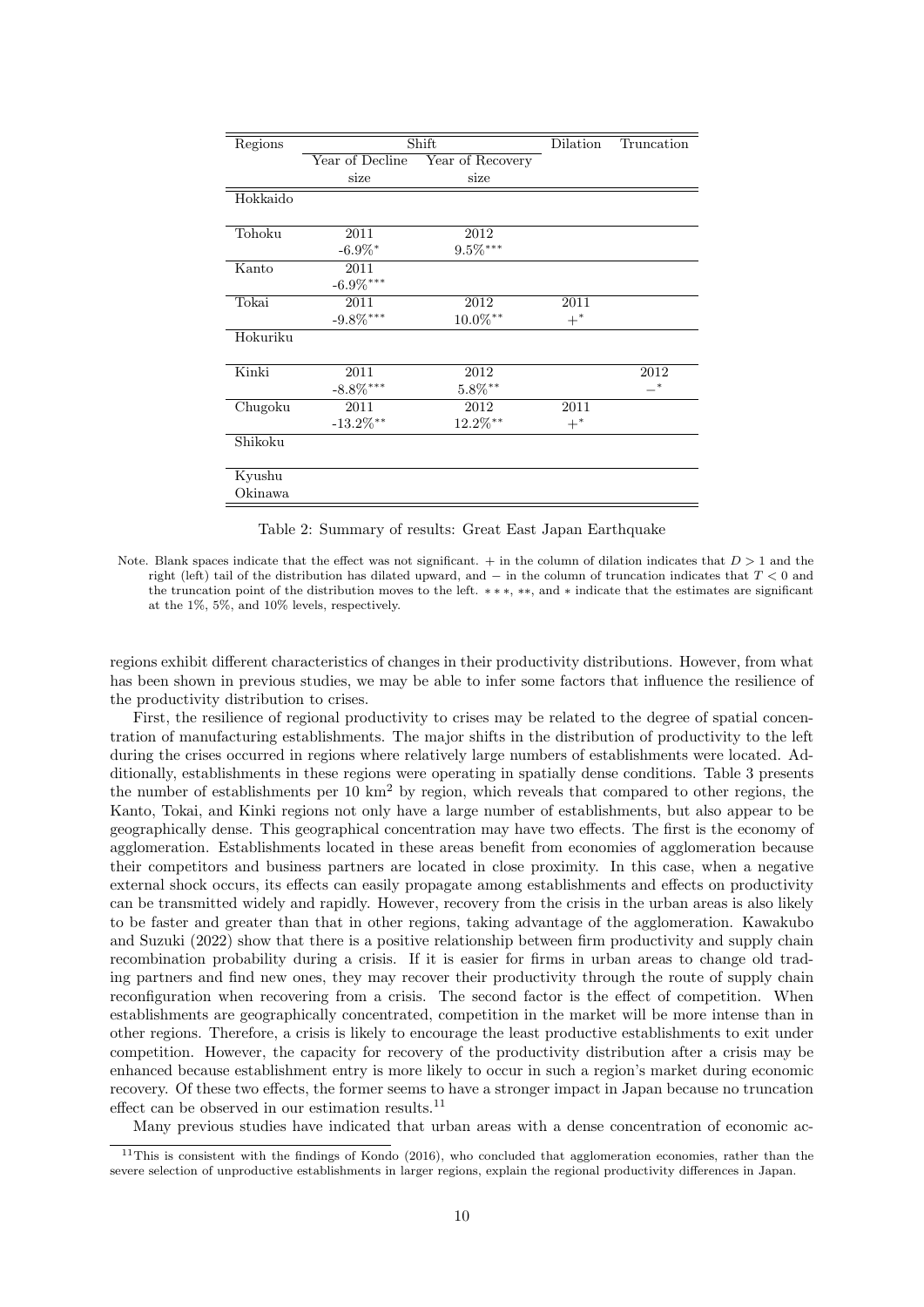|                | Total  | Per $10 \text{ km}^2$ |
|----------------|--------|-----------------------|
| Hokkaido       | 2,331  | 0.28                  |
| Tohoku         | 10,990 | 1.48                  |
| Kanto          | 25,272 | 5.10                  |
| Tokai          | 15,974 | 5.73                  |
| Hokuriku       | 3,542  | 3.40                  |
| Kinki          | 14,137 | 5.22                  |
| Chugoku        | 6,035  | 1.90                  |
| Shikoku        | 2,744  | 1.46                  |
| Kyushu-Okinawa | 7,725  | 1.84                  |

Table 3: Number of establishments (2007)

|                                 | Type 1            | Type 2                  | Type 3          |
|---------------------------------|-------------------|-------------------------|-----------------|
|                                 | Lifestyle related | Processing and assembly | Basic materials |
| % of establishments that export | 5.0               | 10.5                    | 17.5            |
| Hokkaido                        | 60.1              | 22.2                    | 17.7            |
| Tohoku                          | 25.3              | 28.2                    | 46.5            |
| Kanto                           | 22.9              | 29.7                    | 47.4            |
| Tokai                           | 23.2              | 27.3                    | 49.5            |
| Hokuriku                        | 26.1              | 29.0                    | 44.9            |
| Kinki                           | 24.5              | 32.3                    | 43.3            |
| Chugoku                         | 26.7              | 31.9                    | 41.3            |
| Shikoku                         | 40.2              | 28.7                    | 31.1            |
| Kyushu-Okinawa                  | 35.8              | 28.8                    | 35.4            |

Table 4: Breakdown of manufacturing industries by region (%, 2007)

Note. Lifestyle-related industries (Type 1) include food, beverages, tobacco, feed, textiles, furniture, equipment, and printing. The processing and assembly industry industries (Type 2) include wood products, pulp, chemicals, petroleum and coal, plastics, rubber products, ceramics, steel, nonferrous metals, and metal products. The basic materials industries (Type 3) include production, business, electronic components, devices and circuits, information and communication, and transportation machinery. The table shows figures for the year of 2007.

tivities tend to be more resilient to crises than less-dense areas. Establishments located in urban areas tend to have younger workers who are more flexible (Kitsos and Bishsop, 2018) or have higher human capital on average (Eraydin, 2015; Rizzi et al., 2018). Urban establishments also tend to be more diverse (Di Caro, 2015; Balland et al., 2015) and urban areas have greater transportation capacities that encourage labor to become more mobile (Otsuka, 2018; Chacon-Hurtadoa et al., 2020). All these factors may contribute to a more flexible response by establishments during a crisis, particularly during the recovery phase.

Second, if we analyze the data more closely, the manufacturing industry can be categorized into establishments that produce different types of products and the impact of a crisis may differ depending on whether that type of product is weighted more toward domestic or overseas markets. Some studies have pointed out that the degree of openness of local firms is related to the diversity of the region, which may have something to do with the resilience of the local economy (Canello and Thomson, 2015; Canello and Vidoli, 2020).

Table 4 presents the share of establishments in each region's industrial classification categories in 2007. Here, the manufacturing industry is divided into three main categories: lifestyle-related industry (Type 1) is related to food, beverages, tobacco, feed, textiles, furniture and equipment, and printing. Processing and assembly industry (Type 2) is related to wood products, pulp, chemical industry, petroleum and coal, plastics, rubber products, ceramics, steel, nonferrous metals, and metal products. Basic materials industry (Type 3) is related to production machinery, business machinery, electronic components, devices and circuits, information and communication machinery, and transportation machinery. With this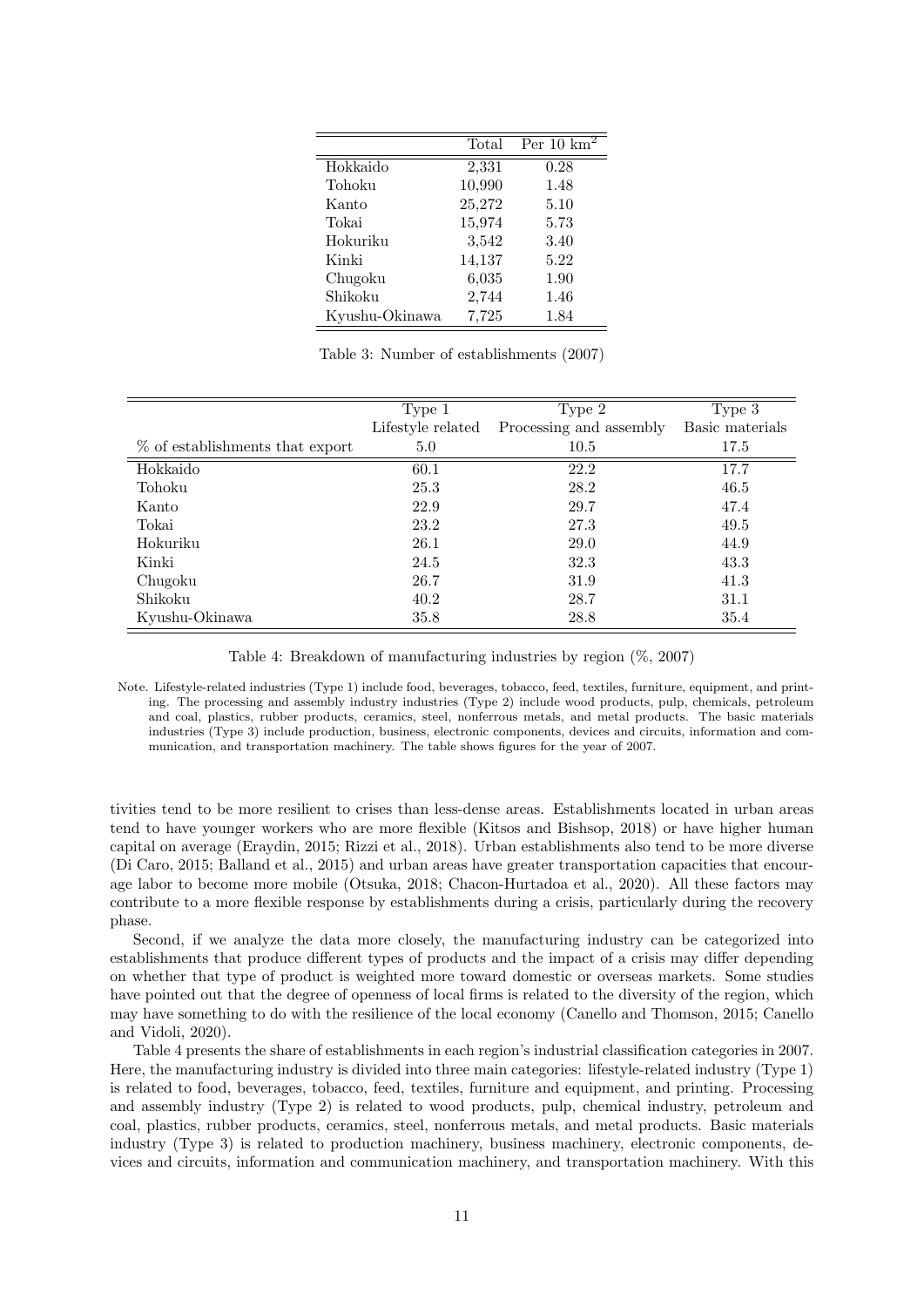|                         |             | Shift           |                  |           | Dilation | Truncation |
|-------------------------|-------------|-----------------|------------------|-----------|----------|------------|
|                         |             | Year of Decline | Year of Recovery |           |          |            |
|                         |             | size            | size             |           |          |            |
| Type 1                  |             | 2008            |                  | 2010      |          |            |
| Lifestyle-related       |             | $-6.0\%$ **     |                  | $+$ **    |          |            |
| Type 2                  |             | 2008            | 2010             | 2009      |          |            |
| Processing and assembly |             | $-8.3\%$ ***    | $6.6\%$ **       | $+^*$     |          |            |
| Type 3                  | 2008        | 2009            | 2010             | 2008      | 2009     |            |
| Basic materials         | $-4.3\%$ ** | $-25.1\%$ ***   | $16.4\%***$      | $+^{***}$ | $+***$   |            |

#### Table 5: Summary of results: Global financial crisis

Note. Blank spaces indicate that the effect was not significant, while + in the dilation column indicates that  $D > 1$  and the right tail of the distribution dilated upward. *∗ ∗ ∗*, *∗∗*, and *∗* indicate that the estimates are significant at the 1%, 5%, and 10% levels, respectively. These types follow the classifications in Table 4.

classification, the first column of the table shows what percentage of establishments in each category are exporting. For example, only 5.0% of the establishments belonging to Type 1-industries export their products abroad. On the other hand, for establishments belonging to Type 2- and Type 3-industries, the figures are 10.5% and 17.5% respectively, which means that Type 2 and 3 industries are more involved in foreign markets.<sup>12</sup> The second and subsequent columns of the table show the share of each type of manufacturing industry in each region. Based on this classification, in 2007, Hokkaido, Shikoku, and Kyushu had the highest weights of lifestyle-related industries (Type 1), whereas the basic materials industry (Type 3) had the highest share in other regions. Since establishments in lifestyle-related industries tend to supply products to the domestic market, rather than to overseas markets, they will be the least affected by overseas trends among the three categories. In this case, the impact of the global financial crisis tends to be smaller in the Hokkaido, Shikoku, and Kyushu-Okinawa regions. In contrast, the processing and assembly industry and the basic materials industry have relatively high dependence on exports, and are easily affected by overseas supply and demand trends. In this case, the impact of the financial crisis on the productivity distribution of establishments in other six regions may be significant.<sup>13</sup>

To confirm that establishments producing different types of products were affected differently by the crises, we divided the manufacturing establishments into types 1 to 3 and then estimated how their productivity distributions changed before and after the two crises. Table 5 summarizes the results of estimating the impact of the global financial crisis. This table indicates that the global financial crisis caused a leftward shift in the productivity distribution of all manufacturing industries. The shift in the type-3 industries was particularly severe in 2009, with type-3 manufacturing being affected by a 25.1% shift in the productivity distribution to the left. Subsequently, Type-2 and type-3 manufacturing recovered in 2010 with their productivity distributions shifting to the right by  $6.6\%$  and  $16.4\%$ , respectively, whereas type-1 manufacturing productivity did not recover. These results are consistent with the fact that the impact of the global financial crisis on the distribution of productivity was greater in regions containing more type-3 establishments, namely Tohoku, Kanto, Tokai, Hokuriku, Kinki, and Chugoku, rather than other three regions containing more type-1 establishments.

Regarding the impact of the Great East Japan Earthquake shown in Table 6, one can see that the productivity distribution of type-1 establishments was affected to a greater extent than that of other types. The crisis shifted the productivity distribution of type-1 establishments to the left by 11.3% in 2011, but only shifted the productivity distribution of type-2 establishments by a lower value of 9.8%, and there was no significant change in the productivity distribution of type-3 establishments. This is different from the characteristics of the impact of the global financial crisis on each type of productivity distribution, but

 $12$ Type 1 industries not only have a low percentage of establishments that export, but also a small export value per establishment that exports. In 2007, the export value per establishment exporting overseas was 1.5 billion yen for Type 1, 4.4 billion yen for Type 2, and 7.8 billion yen for Type 3, with Type 1 industries having the smallest export value per establishment.

<sup>&</sup>lt;sup>13</sup>This point may also be interpreted from another perspective in relation to trade theory. Melitz (2003) presented a model in which firms with high productivity can export, but firms with low productivity cannot. Based on this model, firms with high productivity in exports tend to be located in urban areas, which are relatively more affected by a decline in overseas demand. In this case, our results indicate that a crisis that causes a decline in overseas demand will cause a significant change in the productivity distribution in urban areas, even if there is no change in the productivity distribution in rural areas.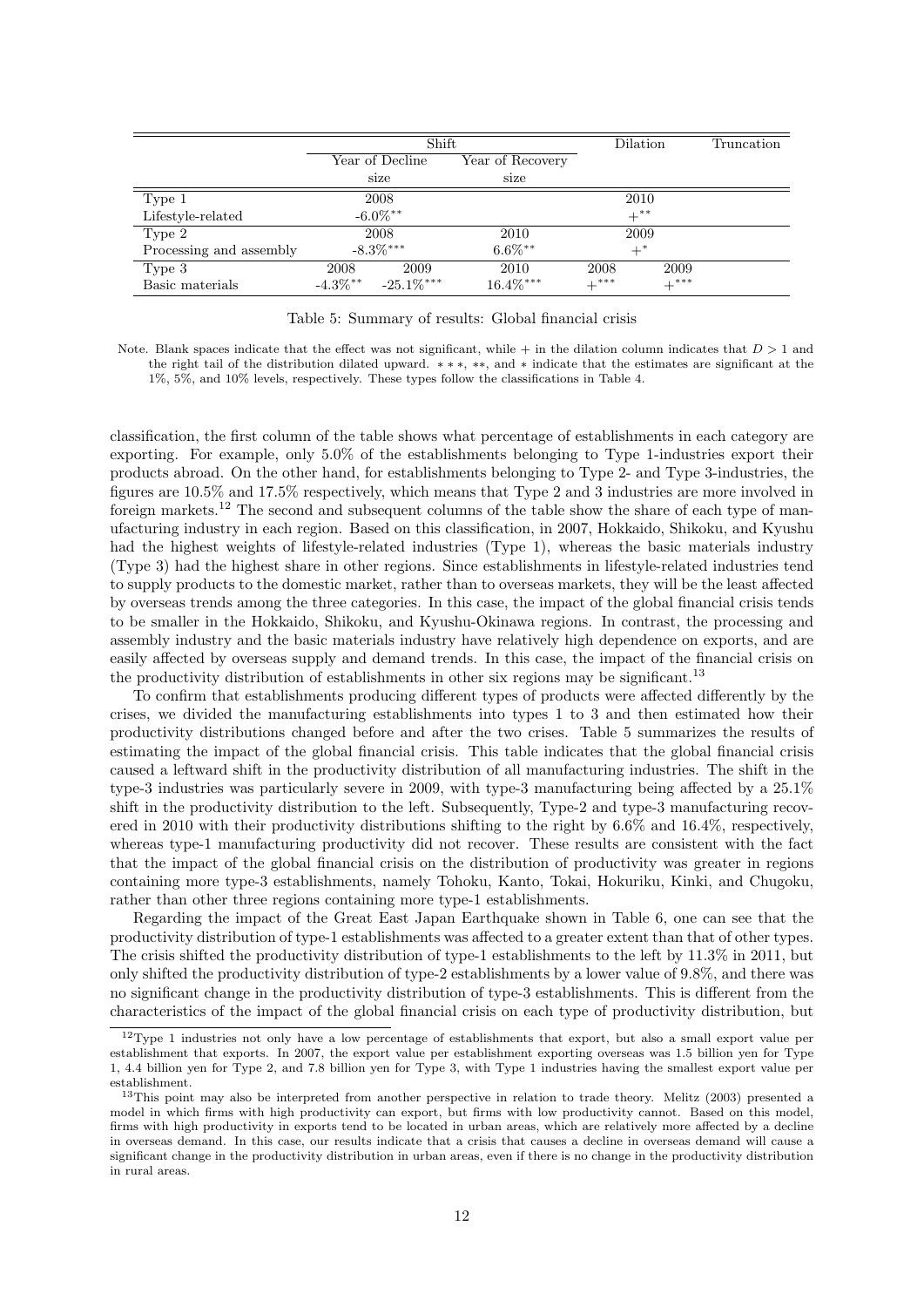|                         | Shift           |                  | Dilation | Truncation |
|-------------------------|-----------------|------------------|----------|------------|
|                         | Year of Decline | Year of Recovery |          |            |
|                         | size            | size             |          |            |
| Type 1                  | 2011            | 2012             | 2012     |            |
| Lifestyle-related       | $-11.3\%$ ***   | $7.7\%***$       | $-***$   |            |
| Type 2                  | 2011            | 2012             | 2012     |            |
| Processing and assembly | $-9.8\%$ ***    | $10.9\%***$      | $-***$   |            |
| Type 3                  |                 | 2012             |          |            |
| Basic materials         |                 | $6.0\%***$       |          |            |

Table 6: Summary of results: Great East Japan Earthquake

Note. Blank spaces indicate that the effect was not significant, while  $+$  in the dilation column indicates that  $D > 1$  and the right tail of the distribution dilated upward. *∗ ∗ ∗*, *∗∗*, and *∗* indicate that the estimates are significant at the 1%, 5%, and 10% levels, respectively. These types follow the classifications in Table 4.

consistent with the hypothesis that type-1 industries are more likely to be affected because the earthquake mainly affected domestic supply constraints. In the year following the earthquake crisis, the positions of all types of establishments in the productivity distribution returned to the pre-crisis level or even higher for type 3, which is consistent with the feature in Table 2, where the degree of recovery in the productivity distribution was large in all regions.

From these results, we can draw the following conclusions. First, type-3 manufacturing industries suffered significant damage during the global financial crisis. Therefore, the productivity distribution in the Tohoku, Kanto, Tokai, Hokuriku, Kinki, and Chugoku regions, which rely on these industries, changed significantly. In contrast, the other three regions, where the weight of type-3 establishments was relatively low, were less affected by the global financial crisis. Second, at the time of the Great East Japan Earthquake, the impact on the productivity distribution of type-3 establishments was so small that it was insignificant. Therefore, the urban areas that were severely affected during the global financial crisis were able to resist the impact of the second crisis and had a strong capacity to recover from the crisis.

## **6 Conclusion**

This study examined the resilience of Japan's regional economies to two crises with different causes, namely the 2008 global financial crisis and 2011 Great East Japan Earthquake. The contributions of this study, which differ from those of previous studies, can be divided into policy and technical aspects. Regarding the former, we identified the medium- and long-term impacts of the crises on the regional economy by considering changes in the productivity distribution of manufacturing establishments as an outcome measure, rather than employment or outputs. Our first finding shows that during the two crises, no change in the cutoff point of the productivity level necessary to survive in the market moved in the right direction in any region. This implies that it is unlikely that the crises triggered the exit of less productive firms from the market and the resources they held were reallocated to productive firms. Although the period covered is different, Fukao and Kwon (2006) also point out, using the expression "low metabolism," that the lack of reallocation of factors from unproductive to productive firms during recessions is the reason for the sluggish TFP growth rate in Japan. While the various measures taken by the government to save low-productivity firms from bankruptcy during the crisis may have been effective in the short term, in the medium to long term, they may have been a factor that impeded a shift in the productivity distribution to the right. Our second finding demonstrates that although a crisis tends to have a negative impact on productivity in urban areas, the productivity distribution recovers in the direction of its original level during the recovery period following a crisis. However, our analysis also identified some stagnant regions (e.g., rural areas) that were not affected by the crisis and did not see productivity growth. Additionally, we found some rural areas that were negatively affected by the crisis and did not recover productivity after the crisis ended, shifting to a different growth path compared to before the crisis. These findings reveal that major crises have significantly different impacts on urban and rural areas, which widens the productivity gap between regions and leads to future employment and income disparities. In particular, the productivity distribution may not return to its original position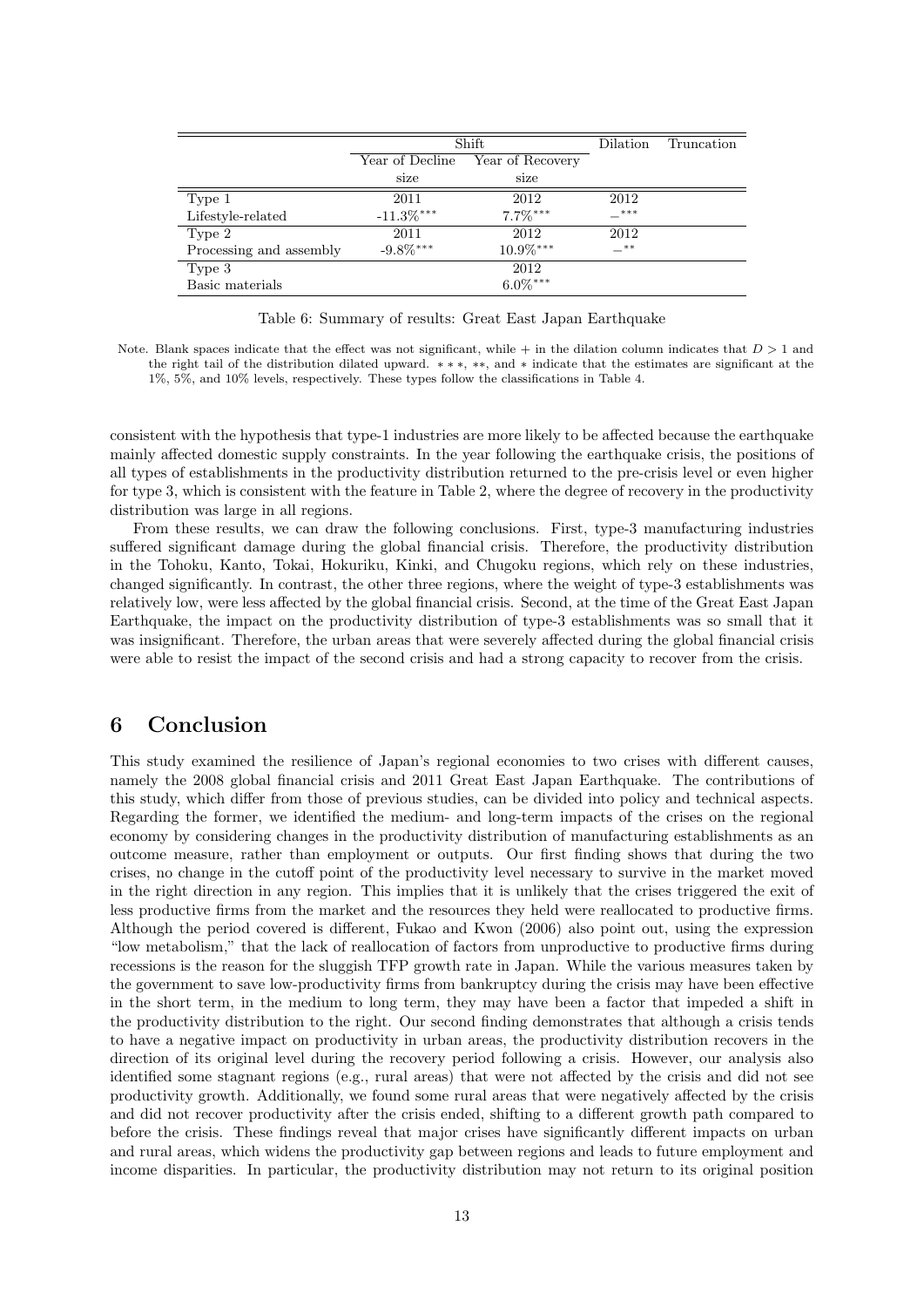after the crisis in rural areas, and taking this into account, it would be important to make precautionary investments to avoid or mitigate the shocks of the crisis in advance.

What differentiates our study from previous studies in terms of technical aspects is that we applied a new method called the QA to the productivity analysis of regional economies. Previous studies have used stochastic frontier analysis, data envelope analysis, and factor decomposition analysis to compare average productivity values over time or across regions. The QA differs from these approaches in that it does not look at the impact of a crisis in terms of changes in average productivity, but rather in terms of changes in the location and shape of the productivity distribution across regions, which facilitates more comprehensive examination of the impact of a crisis on regional productivity. In the QA, analysis considers the possibility that the impact of a crisis will be different for establishments with originally different productivities. Based on this perspective, the QA removes the effects of changes in the shape of the productivity distribution, measures the rate of shift in the distribution of productivity, and provides a different perspective compared to analyses based on averages.

Finally, we will discuss directions for future research. First, it would be beneficial to examine the resilience of regional economies to crises by defining a new outcome measure. When analyzing regional resilience, there is an advantage to using a single indicator, such as employment, output, and the change in the productivity distribution that we focused on, to simplify the analysis and make the results easier to interpret. However, a better approach would be to analyze the resilience of a region using a more aggregated set of indicators. Social welfare, although difficult to quantify, would be a good target for such indicators to consider. Second, in our analysis, firms with fewer than 30 employees were excluded from the sample based on a large amount of missing data. However, if we assume that smaller establishments are more vulnerable to crises, we should look for data that allows us to capture the productivity of very small establishments to confirm the robustness of the results derived in this study.

**Acknowledgements**. This study is conducted as a part of the Project "Regional Economy and Roles of Regional Finance in the Post COVID-19 World" undertaken at the Research Institute of Economy, Trade and Industry (RIETI). This study utilizes the micro data of the questionnaire information based on "Census of Manufacture" and "Economic Census for Business Activity" which are conducted by the Ministry of Economy, Trade and Industry (METI), and the Census of Manufacture converter, which is provided by RIETI. The author is grateful for helpful comments and suggestions by Nobuyoshi Yamori (Kobe Univ.), Nobuaki Hamaguchi (Kobe Univ.), Masayuki Morikawa (RIETI), Keisuke Kondo (RIETI), Yoko Konishi (RIETI), and Discussion Paper seminar participants at RIETI.

# **Appendices**

**Appendix A.** Here, we describe the QA model by omitting the subscripts representing different regions. The cumulative density function of the log productivity distribution for active establishments at year *t* is represented by  $F_t$ . To obtain changes in the distributions of productivity for an active establishment between two time periods  $t = 0, 1$ , we define  $\tilde{F}$  as the underlying cumulative density function of log productivity that we would observe in the absence of any truncation, productivity shift, and dilation in each time period. In other words, we cannot observe  $\tilde{F}$ . The differences between the unobserved and observed distributions of log productivity are summarized in the three parameters representing the left truncation  $T_0$ , dilation  $D_0$ , and shift  $S_0$ .

$$
F_0(\phi) = \max\left\{0, \frac{\tilde{F}\left(\frac{\phi - S_0}{D_0}\right) - T_0}{1 - T_0}\right\}, \text{ where } T_0 \in [0, 1).
$$
 (2)

Here,  $\phi$  is the productivity of establishments operating in the market. Additionally, we can describe the cumulative density function of the distribution of log productivity for surviving establishments at *t* = 1 as  $F_1$  as follows:

$$
F_1(\phi) = \max\left\{0, \frac{\tilde{F}\left(\frac{\phi - S_1}{D_1}\right) - T_1}{1 - T_1}\right\}, \text{ where } T_1 \in [0, 1).
$$
 (3)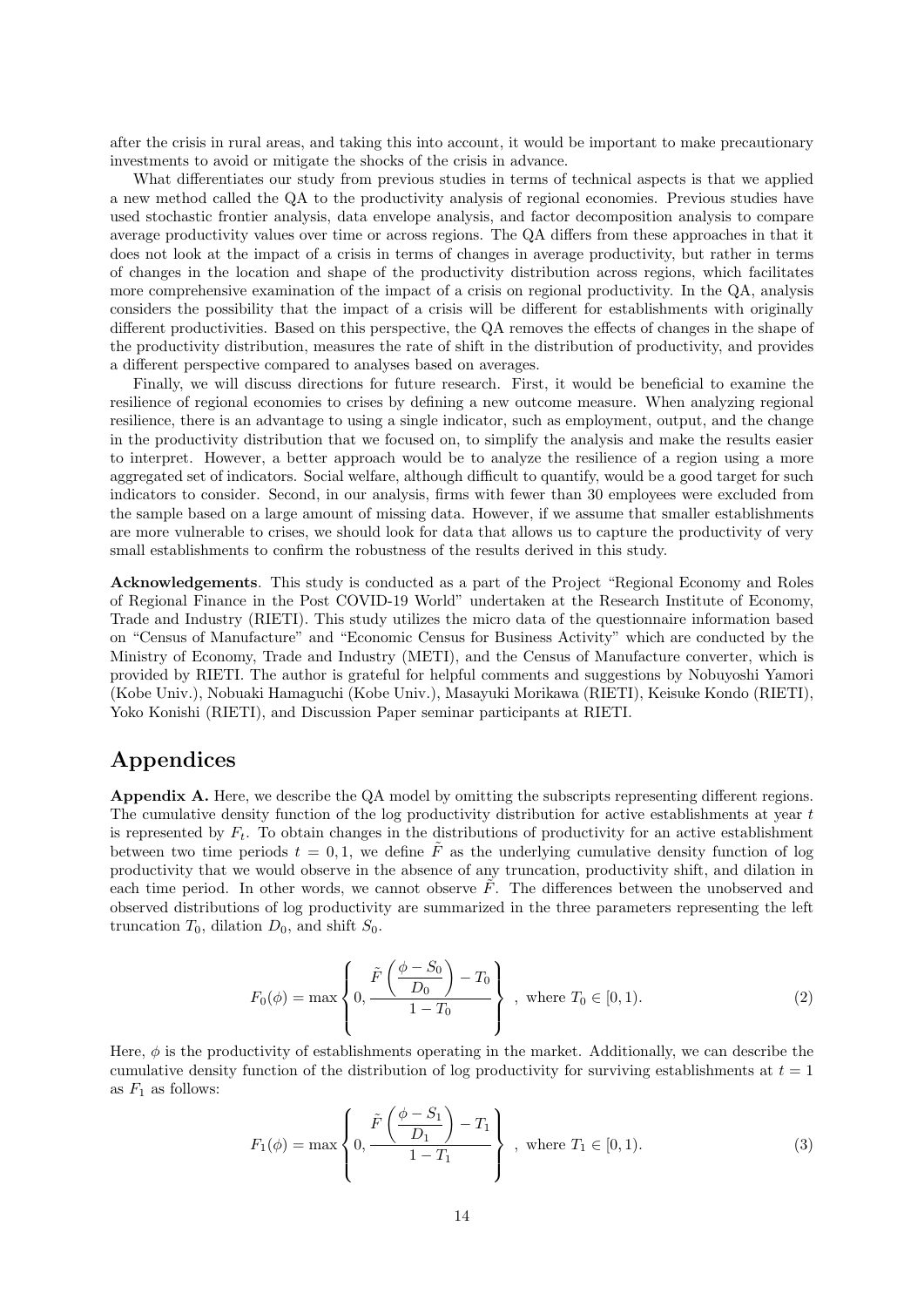Here, *T<sup>t</sup>* captures the relative strength of the truncation compared to the previous period. If the natural selection mechanism is enhanced during a recession, the left truncation should move to the right  $(T<sub>t</sub> > 0)$ .  $D_t$  measures the dilation ratio compared to the previous period. Specifically,  $D_t$  > ( $\lt$ )1 indicates that the dispersion of establishment productivity spreads (shrinks).  $S_t$  indicates that surviving establishments are equally affected by a recession. In other words,  $S_t$   $>$   $(<)$ 0 means that establishments equally increase (decrease) their productivity during a recession.

We now compare the two distributions with cumulative density functions  $F_0$  and  $F_1$ . According to (2) and (3), the unobserved distribution  $\tilde{F}$  can mediate these two distributions. The following relationship between  $F_0$  and  $F_1$  can then be obtained:

$$
F_1(\phi) = \max \left\{ 0, \frac{F_0\left(\frac{\phi - S}{D}\right) - T}{1 - T} \right\} \quad \text{if} \quad T_0 > T_1,\tag{4}
$$

$$
F_0(\phi) = \max \left\{ 0, \frac{F_1(D\phi + S) - \frac{-T}{1 - T}}{1 - \frac{-T}{1 - T}} \right\} \quad \text{if} \quad T_0 < T_1,\tag{5}
$$

where  $D \equiv D_1/D_0$ ,  $S \equiv S_1 - DS_0$ , and  $T \equiv (T_1 - T_0)/(1 - T_0)$ . We use (4) and (5) to obtain an econometric specification that can be estimated from the data. We identify *S*, *T*, and *D*, as opposed to  $S_t$ ,  $T_t$ , and  $D_t$ . The parameter *S* measures the extent to which the distribution shifts to the left or right as a result of an economic downturn. If *S <* 0, then the recession lowers the productivity of surviving establishments equally, corresponding to part (a) in Figure 2. In contrast, if  $S > 0$ , then the recession evenly increases the productivity of surviving establishments. The parameter *T* measures the relative strength of left truncation by comparing  $T_0$  to  $T_1$ . For example,  $T > 0$  indicates that the lower limit of productivity required to survive in the market rose in the recession following a crisis, which corresponds to part (b) in Figure 2. In contrast, *T <* 0 indicates that a recession reduces the lower limit of productivity for operating in the market. The parameter *D* measures the dilation of the log productivity of the distribution for active establishments during a recession. *D >* 1 indicates that establishments with relatively high productivity achieve greater productivity improvements than establishments with lower productivity. This corresponds to part (c) in Figure 2. In contrast, when  $D < 1$ , the productivity of relatively less productive establishments is improved compared to establishments with high productivity, which corresponds to part (d) in Figure 2.

Equations (4) and (5) define the key relationship between changes in the productivity distribution and the parameters *{S, D, T}*. Because we cannot estimate these parameters using (4) and (5), these two equations are transformed into quantiles and combined into a single equation to estimate *S*, *D*, and *T*. Suppose that  $\tilde{F}$  is invertible and that  $F_0$  and  $F_1$  are invertible.  $\lambda_0(u) \equiv F_0^{-1}(u)$  and  $\lambda_1(u) \equiv F_1^{-1}(u)$ denote the  $u^{\text{th}}$  quantiles of  $F_0$  and  $F_1$ , respectively. If  $S > 0$ , then (4) applies and can be rewritten as

$$
\lambda_1(u) = D\lambda_0(T + (1 - T)u) + S \quad \text{for } u \in [0, 1].
$$
 (6)

If  $S < 0$ , then  $(5)$  applies and can be rewritten as

$$
\lambda_0(u) = \frac{1}{D}\lambda_1\left(\frac{u-T}{1-T}\right) - \frac{S}{D} \quad \text{for } u \in [0,1].
$$
 (7)

We change the variable  $u \to T + (1 - T)u$  in (7) as follows:

$$
\lambda_0(T + (1 - T)u) = \frac{1}{D}\lambda_1(u) - \frac{S}{D} \text{ for } u \in \left[\frac{-T}{1 - T}, 1\right].
$$
 (8)

Combining (6) and (8) for all *S* yields

$$
\lambda_1(u) = D\lambda_0(T + (1 - T)u) + S \text{ for } u \in \left[\max\left(0, \frac{-T}{1 - T}\right), 1\right].
$$
 (9)

(9) cannot be estimated because the set of ranks  $\left[\max\left(0, \frac{-T}{1-T}\right)\right]$ ) *,* 1 ] includes an unknown parameter *T*. Therefore, we make a final change in the variable  $u \to r_T(u)$ , where

$$
r_T(u) = \max\left(0, \frac{-T}{1-T}\right) + \left[1 - \max\left(0, \frac{-T}{1-T}\right)\right]u,
$$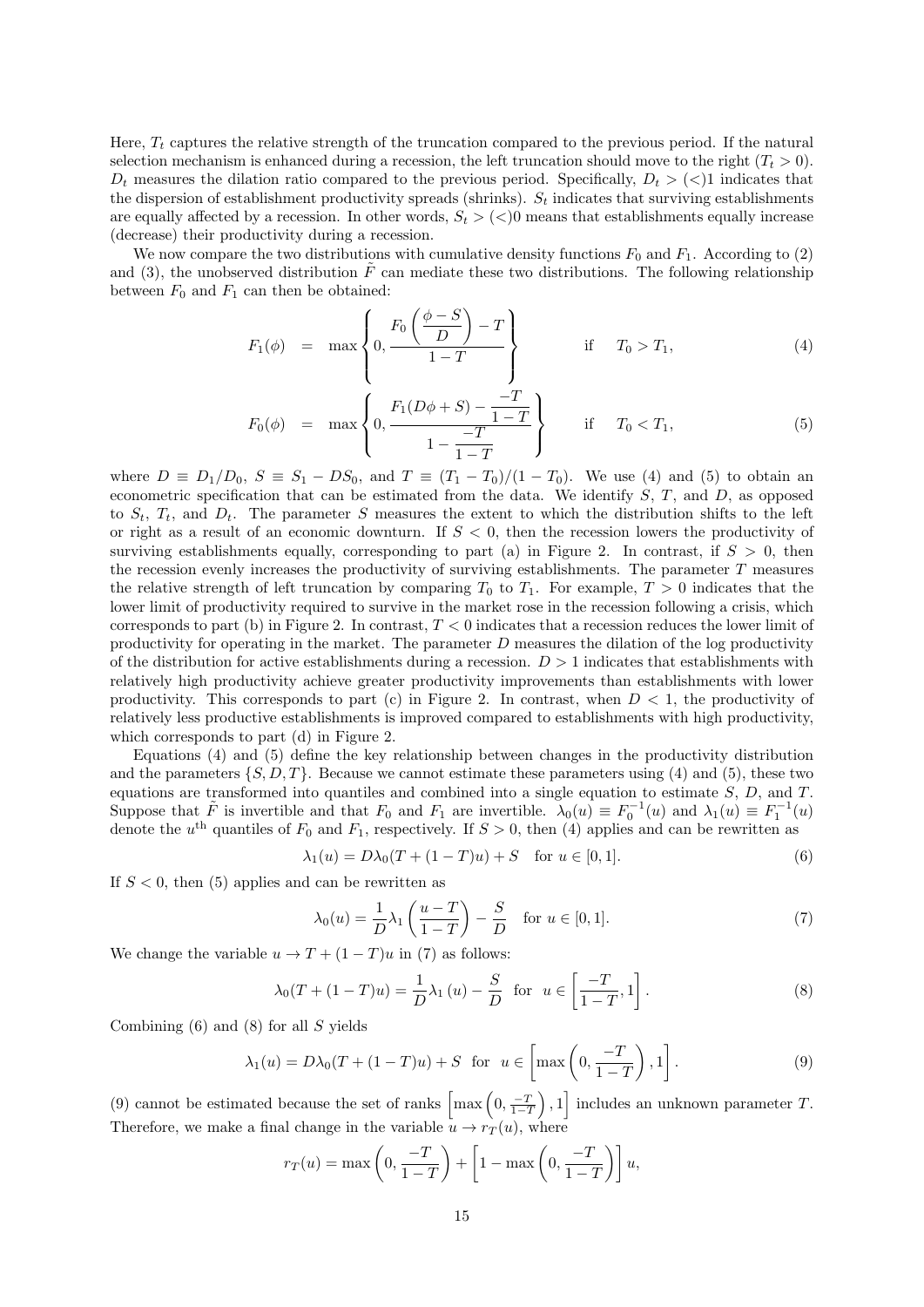This transforms (9) into

$$
\lambda_1(r_T(u)) = D\lambda_0(T + (1 - T)r_T(u)) + S \text{ for } u \in [0, 1].
$$
\n(10)

Now, let  $\theta = (T, D, S)$  denote the parameter vector. To estimate  $\theta$ , we use the infinite set of equalities given by (10), which can be rewritten in more general terms as  $m_{\theta}(u)$  for  $u \in [0,1]$  and

$$
m_{\theta}(u) = \lambda_1(r_T(u)) - D\lambda_0(T + (1 - T)r_T(u)) - S
$$
 for  $u \in [0, 1]$ .

To consider the asymmetric relationship between the two distributions arising from the opposite transformation, we use an infinite set of equalities

$$
\tilde{m}_{\theta}(u) = \lambda_1(\tilde{r}_T(u)) - \frac{1}{D}\lambda_0\left(\frac{\tilde{r}_T(u) - T}{1 - T}\right) + \frac{S}{D} \quad \text{for } u \in [0, 1],
$$

where  $\tilde{r}_T(u) = max(0, T) + [1 - max(0, T)]u$ . The estimator we use is

$$
\hat{\theta} = \operatorname{argmin}_{\theta} M(\theta) = \int_0^1 [\hat{m}_{\theta}(u)]^2 du + \int_0^1 [\hat{\tilde{m}}_{\theta}(u)]^2 du.
$$
\n(11)

Let  $\hat{m}_{\theta}(u)$  and  $\hat{\hat{m}}_{\theta}(u)$  denote the empirical counterparts of  $m_{\theta}(u)$  and  $\hat{m}_{\theta}(u)$ , respectively, where the true quantiles  $\lambda_0$  and  $\lambda_1$  are replaced by some estimators  $\hat{\lambda}_0$  and  $\hat{\lambda}_1$ . We state the result  $\hat{\theta} = (\hat{T}, \hat{D}, \hat{S})$ and the measure of goodness of fit  $R^2$  as follows:<sup>14</sup>

$$
R^2 = 1 - \frac{M(\hat{T}, \hat{D}, \hat{S})}{M(0, 1, 0)}.
$$
\n(12)

Additionally, the standard errors of the estimated parameters  $\hat{\theta}$  are bootstrapped. For each bootstrap replication, we draw observations with the same sample size as the data with replacement and estimate *θ*.

Total Obs. Mean Std. Dev. Min. Max. Value added 1,278,732 2085.73 12167.26 0.01 3489033.00 Production value 1,274,029 5372.69 29479.53 0.01 7286348.00 Capital 1,278,732 1129.29 6042.98 0.01 639445.10 Labor employment 1,278,718 1571.40 3767.14 30.00 269176.00 Intermediate goods 1,278,732 2827.12 19420.33 0.01 4984702.00

**Appendix B.** Descriptive statistics for all regions are shown in Table 7.

Note. These are descriptive statistics for all regions. Establishments whose value added takes a negative value are excluded from the sample.

**Appendix C.** The results of the production function estimation are given in Table 8.

**Appendix D.** Tables 9–11 show the estimation results. The top number for each year in each region is the estimated coefficient. The second number in the parentheses is the z-value. The two numbers in the third row indicate 95% confidence intervals. *∗*, *∗∗*, and *∗ ∗ ∗* indicate that the coefficients are significant at the 10%, 5%, and 1% levels, respectively. To illustrate how to read each table, let us examine the estimation results for the Tohoku region presented in the second block in Table 9. In 2007, there was

Table 7: Descriptive statistics

<sup>&</sup>lt;sup>14</sup>In the QA,  $R^2$  is defined by the degree of change in the three components shift  $(S)$ , dilation  $(D)$ , and truncation  $(T)$ . For example, if there is no change in the three components  $\hat{S} = 0$ ,  $\hat{D} = 1$ , and  $\hat{T} = 0$ , then  $M(0, 1, 0)$ . Therefore,  $R^2 = 0$ . According to this definition,  $R^2$  tends to take on a large value when the impact of the shock is quantitatively large and tends to be small when the impact of the shock on the change in the distribution is small, even if the estimated coefficients are significant.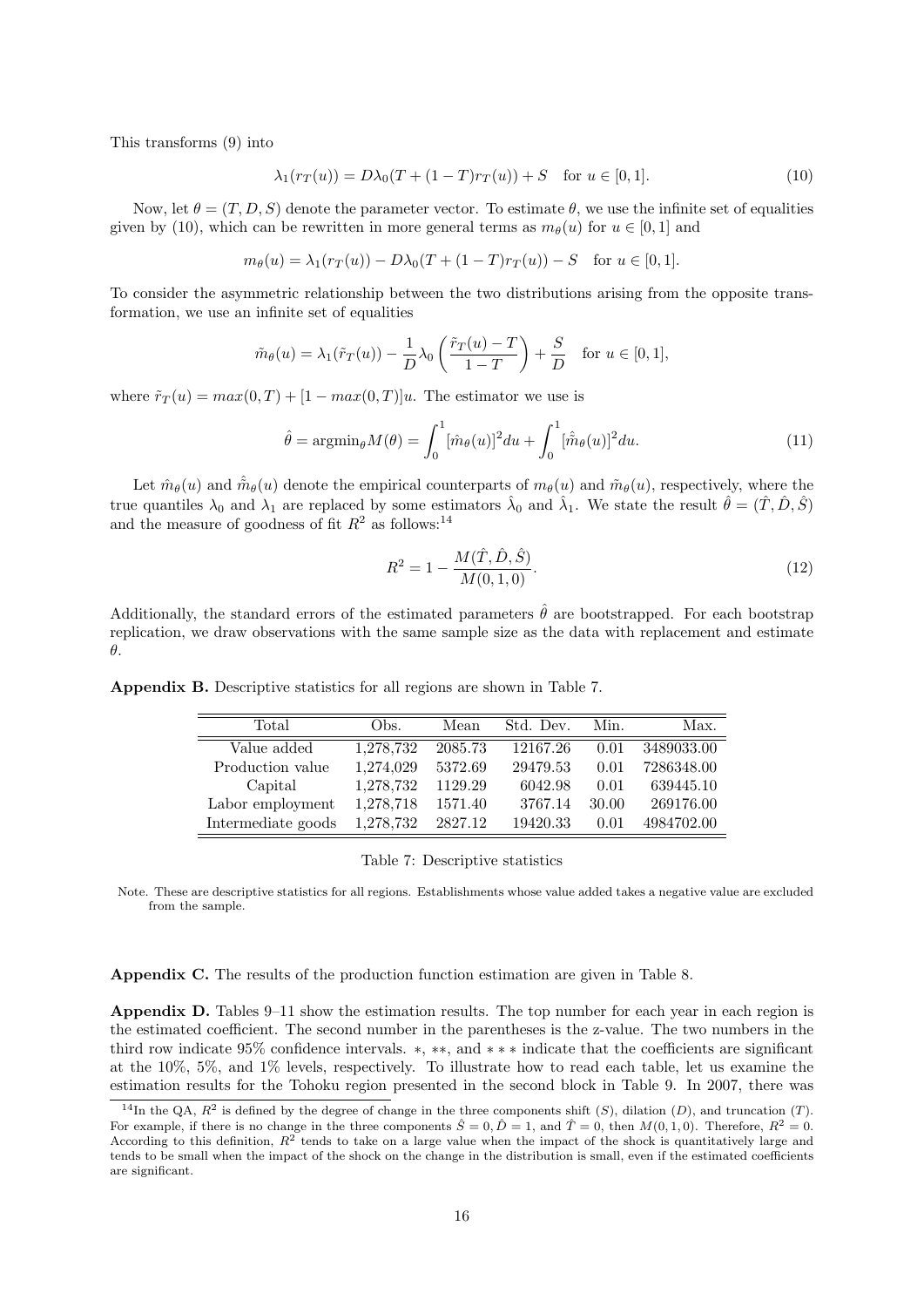|         | OLS       | FE.       | $L_{\rm P}$ | W        |
|---------|-----------|-----------|-------------|----------|
| $\ln k$ | 0.291     | 0.064     | 0.104       | 0.105    |
|         | (508.71)  | (73.19)   | (65.20)     | (74.56)  |
| $\ln l$ | 0.808     | 0.778     | 0.601       | 0.600    |
|         | (707.97)  | (385.70)  | (134.73)    | (579.99) |
| Obs.    | 1,278,718 | 1,278,716 | 1,278,716   | 1,129386 |

Table 8: Estimation of the production function

no significant change in the distribution of productivity in the Tohoku region. However, in 2008, the coefficient indicating the shift effect was -0.066, which is significant at the 5% level. This indicates that the productivity distribution shifted  $6.4\%$  to the left in 2008 compared to 2007.<sup>15</sup> The coefficient for the following year of 2009 was -0.164, indicating an even larger shift to the left by 15.1% compared to the previous year. In 2010, the coefficient indicating the shift effect was 0.094, meaning that the productivity distribution shifted by 9.8% to the right compared to 2009. During the period of 2007 to 2014, dilation and truncation effects were not significant in the Tohoku region. The estimated results in Tables 9 to 11 for the remaining regions are read in the same manner.

Note. Each entry represents the production function coefficients. Z-values are in parentheses. OLS, FE, LP, and W mean that the estimation method of the production function is by the OLS, OLS with fixed effects, Levinsohn and Petrin (2003), and Wooldridge (2009) approaches, respectively. Obs. stands for the sample size.

<sup>&</sup>lt;sup>15</sup>The percentage change is obtained by using  $e^{-0.066} - 1 = 0.064$  for the coefficient of the estimation result. The same applies to calculating the other coefficient values in percentages.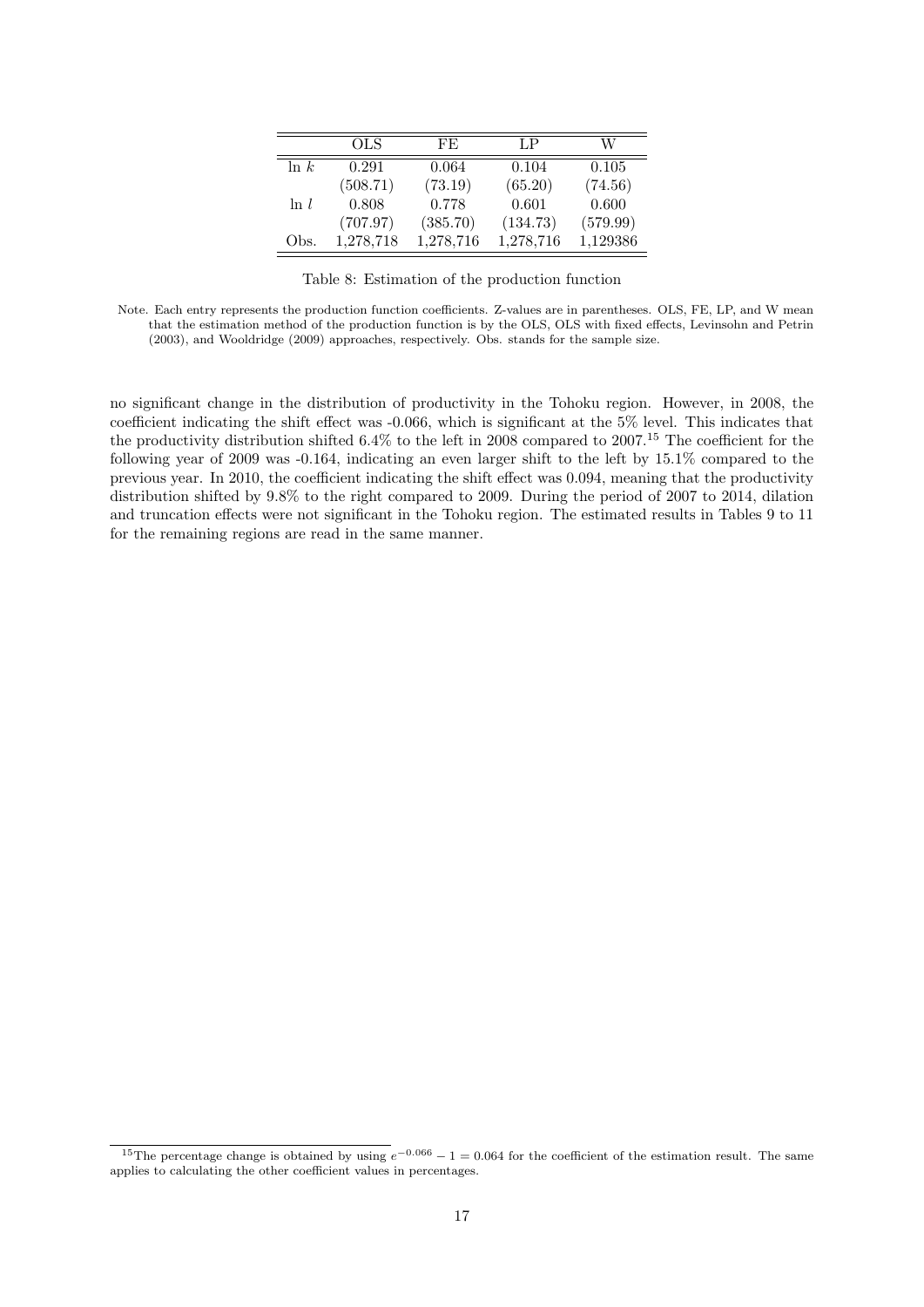|      |                                 | Hokkaido                  |                               |       |                           |
|------|---------------------------------|---------------------------|-------------------------------|-------|---------------------------|
|      | Shift                           | Dilation                  | Truncation                    | Obs.  | $\mathbb{R}^2$            |
| 2007 | 0.039                           | 0.968                     | $-0.003$                      | 2331  | 0.902                     |
|      | (0.34)<br>$-0.188 - 0.266$      | (0.69)<br>$0.877 - 1.058$ | $(-0.0)$                      |       |                           |
| 2008 | $-0.115$                        | 1.047                     | $-0.068 - 0.062$<br>0.003     | 2295  | 0.66                      |
|      | $(-1.54)$                       | $(-1.0)$                  | (0.47)                        |       |                           |
|      | $-0.283 - 0.052$                | $0.955 - 1.139$           | $-0.008 - 0.014$              |       |                           |
| 2009 | 0.098                           | 0.976                     | $-0.004$                      | 2212  | 0.874                     |
|      | (0.27)                          | (0.24)                    | (0.38)                        |       |                           |
|      | $-0.604 - 0.799$                | $0.784 - 1.169$           | $-1.772 - 1.765$              |       |                           |
| 2010 | $-0.137$<br>$(-1.64)$           | 1.073<br>$(-1.48)$        | 0.001<br>(0.38)               | 2143  | 0.698                     |
|      | $-0.301 - 0.0267$               | $0.977 - 1.169$           | $-0.006 - 0.009$              |       |                           |
| 2011 | 0.062                           | 0.958                     | 0.001                         | 2090  | 0.703                     |
|      | (0.93)                          | (0.96)                    | (0.40)                        |       |                           |
|      | $-0.069 - 0.193$                | $0.872 - 1.043$           | $-0.004 - 0.007$              |       |                           |
| 2012 | 0.012                           | 0.999                     | $-0.001$                      | 2069  | 0.147                     |
|      | (0.03)                          | (0.01)                    | $(-0.0)$                      |       |                           |
| 2013 | $-0.654 - 0.677$<br>$-0.003$    | $0.851 - 1.148$<br>0.994  | $-2.242 - 2.240$<br>0.001     | 2084  | 0.256                     |
|      | $(-0.03)$                       | (0.11)                    | (0.11)                        |       |                           |
|      | $-0.194 - 0.188$                | $0.884 - 1.103$           | $-0.009 - 0.010$              |       |                           |
| 2014 | 0.018                           | 0.995                     | $-0.001$                      | 2103  | 0.486                     |
|      | (0.17)                          | (0.10)                    | $(-0.05)$                     |       |                           |
|      | $-0.197 - 0.234$                | $0.895 - 1.094$           | $-0.057 - 0.055$              |       |                           |
|      |                                 |                           |                               |       |                           |
|      | Shift                           | Tohoku<br>Dilation        | Truncation                    | Obs.  | $\mathbb{R}^2$            |
| 2007 | $-0.009$                        | 0.995                     | 0.001                         | 10990 | 0.708                     |
|      | $(-0.25)$                       | $(-0.25)$                 | (0.82)                        |       |                           |
|      | $-0.076 - 0.059$                | $0.956 - 1.034$           | $-0.000 - 0.001$              |       |                           |
| 2008 | $-0.066**$                      | 1.019                     | $-0.001$                      | 10862 | 0.898                     |
|      | $(-2.02)$                       | (0.91)                    | $(-0.61)$                     |       |                           |
|      | $-0.130 - 0.002$<br>$-0.164***$ | $0.978 - 1.060$           | $-0.002 - 0.001$              |       |                           |
| 2009 | $(-3.98)$                       | 1.039<br>(1.62)           | 0.000<br>(0.04)               | 10329 | 0.932                     |
|      | $-0.245 - 0.083$                | $0.992 - 1.086$           | $-0.001 - 0.001$              |       |                           |
| 2010 | $0.094***$                      | 1.013                     | 0.001                         | 9908  | 0.892                     |
|      | (2.67)                          | (0.50)                    | (0.41)                        |       |                           |
|      | $0.025 - 0.163$                 | $0.962 - 1.063$           | $-0.002 - 0.004$              |       |                           |
| 2011 | $-0.072*$                       | 1.013                     | $-0.002$                      | 9613  | 0.744                     |
|      | $(-1.67)$                       | (0.50)                    | $(-1.37)$                     |       |                           |
| 2012 | $-0.155 - 0.012$<br>$0.091***$  | $0.962 - 1.063$<br>0.978  | $-0.005 - 0.000$<br>0.001     | 9422  | 0.889                     |
|      | (2.83)                          | $(-1.01)$                 | (0.90)                        |       |                           |
|      | $0.027 - 0.153$                 | $0.935 - 1.020$           | $-0.001 - 0.003$              |       |                           |
| 2013 | 0.006                           | 0.996                     | 0.000                         | 9453  | 0.125                     |
|      | (0.15)                          | $(-0.16)$                 | (0.29)                        |       |                           |
|      | $-0.070 - 0.082$                | $0.946 - 1.046$           | $-0.001 - 0.002$              |       |                           |
| 2014 | $-0.023$                        | 1.020                     | $-0.001$                      | 9483  | 0.82                      |
|      | $(-0.71)$<br>$-0.085 - 0.039$   | (0.78)<br>$0.982 - 1.058$ | $(-0.85)$<br>$-0.002 - 0.001$ |       |                           |
|      |                                 |                           |                               |       |                           |
|      |                                 | Kanto                     |                               |       |                           |
|      | Shift                           | Dilation                  | Truncation                    | Obs.  | $\overline{\mathrm{R}^2}$ |
| 2007 | 0.006                           | 0.985                     | 0.000                         | 25272 | 0.695                     |
|      | (0.23)<br>$-0.045 - 0.057$      | $(-1.21)$                 | $(-0.42)$                     |       |                           |
| 2008 | $-0.0635***$                    | $0.961 - 1.010$<br>1.020  | $-0.000 - 0.000$<br>0.000     | 25150 | 0.725                     |
|      | $(-2.82)$                       | (0.96)                    | (0.34)                        |       |                           |
|      | $-0.108 - 0.019$                | $0.987 - 1.037$           | $-0.000 - 0.000$              |       |                           |
| 2009 | $-0.131***$                     | $1.025*$                  | 0.000                         | 23871 | 0.959                     |
|      | $(-5.69)$                       | (1.96)                    | (0.18)                        |       |                           |
|      | $-0.177 - -0.086$               | $1.000 - 1.050$           | $-0.000 - 0.000$              |       |                           |
| 2010 | $0.103***$<br>(3.04)            | 0.995<br>$(-0.28)$        | 0.000<br>$(-0.15)$            | 22991 | 0.881                     |
|      | $0.036 - 0.170$                 | $0.960 - 1.030$           | $-0.002 - 0.001$              |       |                           |
| 2011 | $-0.0715***$                    | 1.079                     | 0.000                         | 23010 | 0.73                      |
|      | $(-3.05)$                       | (1.51)                    | (0.50)                        |       |                           |
|      | $-0.117 - -0.025$               | $0.994 - 1.049$           | $-0.000 - 0.000$              |       |                           |
| 2012 | 0.0333                          | 0.946                     | 0.000                         | 22896 | 0.462                     |
|      | (1.43)                          | (0.29)                    | $(-0.0)$                      |       |                           |
|      | $-0.012 - 0.079$                | $0.976 - 1.031$           | $-0.001 - 0.001$              |       |                           |
| 2013 | 0.005<br>(0.20)                 | 0.990<br>$(-0.78)$        | 0.000<br>$(-0.48)$            | 22668 | 0.444                     |
|      | $-0.048 - 0.058$                | $0.964 - 1.015$           | $-0.000 - 0.000$              |       |                           |
| 2014 | 0.008                           | 1.001                     | 0.000                         | 22662 | 0.565                     |
|      | (0.59)                          | $(-0.14)$                 | (0.51)                        |       |                           |
|      | $-0.036 - 0.068$                | $0.971 - 1.025$           | $-0.000 - 0.000$              |       |                           |

Table 9: Estimation results: Hokkaido, Tohoku, Kanto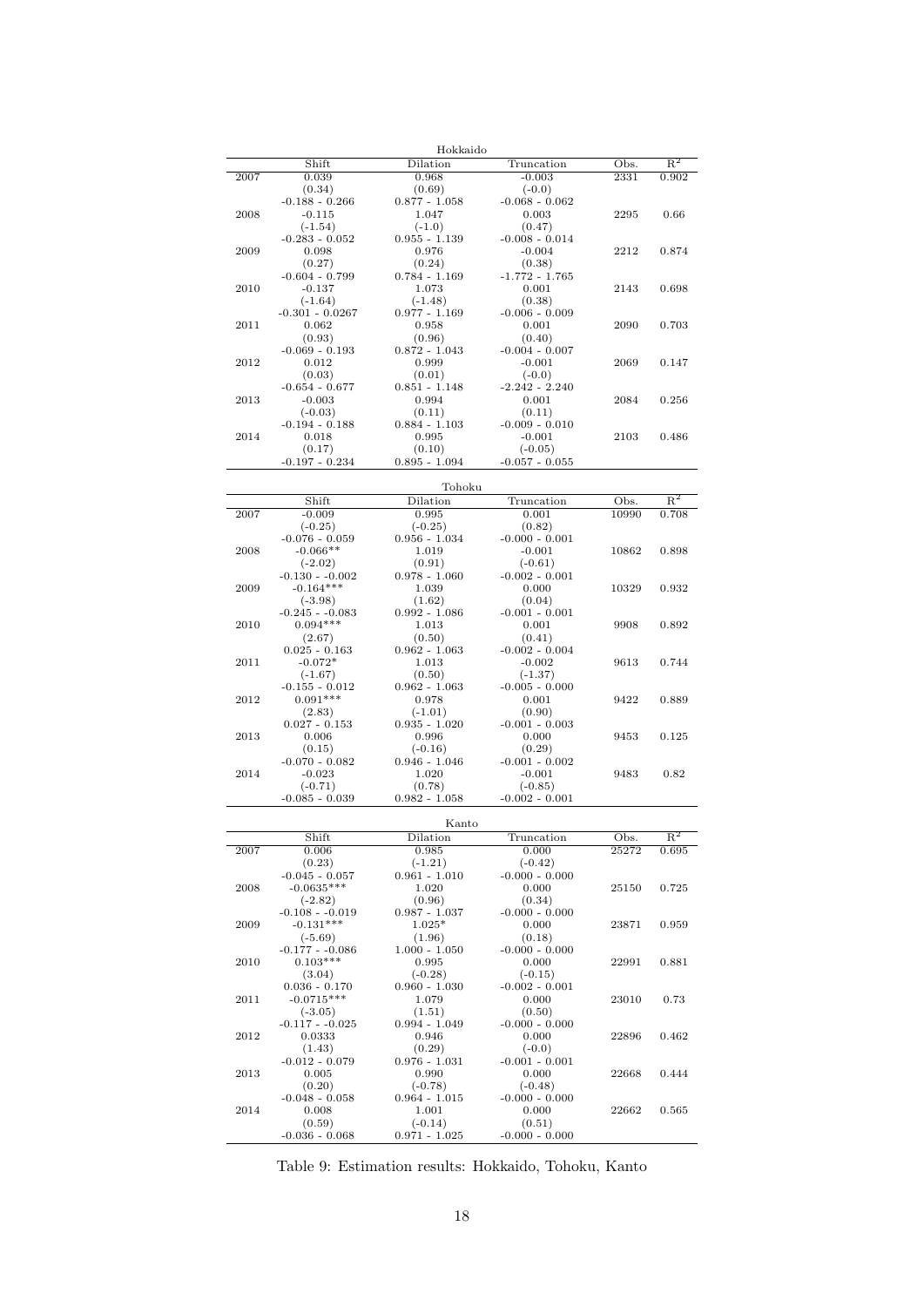|      |                                  | Tokai                        |                               |               |                           |
|------|----------------------------------|------------------------------|-------------------------------|---------------|---------------------------|
|      | Shift                            | Dilation                     | Truncation                    | Obs.          | $\mathbb{R}^2$            |
| 2007 | $-0.013$<br>$(-0.40)$            | 1.002<br>(0.12)              | 0.000<br>$(-0.72)$            | 15974         | 0.898                     |
|      | $-0.076 - 0.051$                 | $0.969 - 1.035$              | $-0.001 - 0.000$              |               |                           |
| 2008 | $-0.086***$                      | $1.029**$                    | 0.000                         | 15935         | 0.717                     |
|      | $(-2.93)$                        | (1.99)                       | (0.64)                        |               |                           |
|      | $-0.143 - 0.028$                 | $1.001 - 1.058$              | $-0.000 - 0.000$              |               |                           |
| 2009 | $-0.166***$                      | 1.028                        | 0.000                         | 15211         | 0.977                     |
|      | $(-4.83)$<br>$-0.234 - 0.099$    | (1.38)<br>$0.988 - 1.068$    | (0.0)<br>$-0.000 - 0.000$     |               |                           |
| 2010 | $0.093***$                       | 1.009                        | 0.000                         | 14738         | 0.956                     |
|      | (3.13)                           | (0.52)                       | (0.56)                        |               |                           |
|      | $0.034 - 0.151$                  | $0.975 - 1.043$              | $-0.000 - 0.001$              |               |                           |
| 2011 | $-0.103***$<br>$(-3.14)$         | $1.030*$<br>(1.69)           | 0.000<br>$(-0.59)$            | 14923         | 0.827                     |
|      | $-0.167 - 0.038$                 | $0.995 - 1.065$              | $-0.002 - 0.001$              |               |                           |
| 2012 | $0.095***$                       | 0.973                        | 0.000                         | 14902         | 0.789                     |
|      | (4.22)                           | $(-1.32)$                    | $(-0.15)$                     |               |                           |
|      | $0.084 - 0.230$                  | $0.933 - 1.013$              | $-0.002 - 0.002$              |               |                           |
| 2013 | $-0.039$<br>$(-1.26)$            | 1.014<br>(0.91)              | 0.000                         | 14704         | 0.428                     |
|      | $-0.099 - 0.021$                 | $0.984 - 1.045$              | $(-0.45)$<br>$-0.001 - 0.001$ |               |                           |
| 2014 | 0.015                            | 0.993                        | 0.000                         | 14796         | 0.708                     |
|      | (0.41)                           | $(-0.38)$                    | (0.78)                        |               |                           |
|      | $-0.055 - 0.084$                 | $0.957 - 1.028$              | $-0.000 - 0.001$              |               |                           |
|      |                                  | Hokuriku                     |                               |               |                           |
|      | Shift                            | Dilation                     | Truncation                    | Obs.          | $R^2$                     |
| 2007 | $-0.044$                         | 1.011                        | $-0.001$                      | 3542          | 0.336                     |
|      | $(-0.39)$                        | (0.23)                       | $(-0.02)$                     |               |                           |
| 2008 | $-0.265 - 0.178$                 | $0.917 - 1.105$              | $-0.074 - 0.072$              |               |                           |
|      | $-0.002$<br>$(-0.04)$            | 0.987<br>$(-0.48)$           | 0.000<br>(0.14)               | 3475          | 0.337                     |
|      | $-0.096 - 0.093$                 | $0.933 - 1.040$              | $-0.002 - 0.003$              |               |                           |
| 2009 | $-0.194***$                      | 1.033                        | 0.000                         | 3280          | 0.894                     |
|      | $(-3.21)$                        | (1.02)                       | (0.03)                        |               |                           |
|      | $-0.312 - 0.075$                 | $0.969 - 1.096$              | $-0.003 - 0.003$              |               |                           |
| 2010 | 0.126<br>(1.40)                  | 0.996<br>$(-0.08)$           | 0.002<br>(0.25)               | 3149          | 0.874                     |
|      | $-0.050 - 0.303$                 | $0.900 - 1.093$              | $-0.012 - 0.016$              |               |                           |
| 2011 | $-0.084$                         | 1.035                        | $-0.002$                      | 3241          | 0.816                     |
|      | $(-0.50)$                        | (0.57)                       | $(-0.02)$                     |               |                           |
|      | $-0.411 - 0.243$                 | $0.915 - 1.156$              | $-0.134 - 0.132$              |               |                           |
| 2012 | 0.082<br>(1.44)                  | 0.983<br>$(-0.45)$           | $-0.001$<br>(0.05)            | 3320          | 0.802                     |
|      | $-0.029 - 0.193$                 | $0.909 - 1.057$              | $-0.005 - 0.005$              |               |                           |
| 2013 | $-0.022$                         | 0.996                        | 0.001                         | 3311          | 0.393                     |
|      | $(-0.36)$                        | $(-0.12)$                    | (0.25)                        |               |                           |
|      | $-0.139 - 0.095$                 | $0.928 - 1.064$              | $-0.007 - 0.009$              |               |                           |
| 2014 | $-0.050$<br>$(-0.77)$            | 1.035<br>(0.88)              | $-0.001$<br>$(-0.47)$         | 3338          | 0.585                     |
|      | $-0.177 - 0.077$                 | $0.957 - 1.113$              | $-0.006 - 0.003$              |               |                           |
|      |                                  |                              |                               |               |                           |
|      |                                  | Kinki                        |                               |               | $\overline{\mathrm{R}^2}$ |
| 2007 | Shift<br>$-0.012$                | Dilation<br>0.992            | Truncation<br>0.000           | Obs.<br>14137 | 0.794                     |
|      | $(-0.30)$                        | $(-0.42)$                    | $(-0.49)$                     |               |                           |
|      | $-0.086 - 0.063$                 | $0.955 - 1.030$              | $-0.001 - 0.000$              |               |                           |
| 2008 | $-0.108***$                      | $1.039**$                    | 0.000                         | 14046         | 0.857                     |
|      | $(-3.31)$                        | (2.48)                       | (0.50)                        |               |                           |
|      | $-0.171 - -0.043$<br>$-0.102***$ | $1.008 - 1.069$              | $-0.000 - 0.001$              |               |                           |
| 2009 | $(-3.37)$                        | 1.013<br>(0.82)              | $-0.001$<br>$(-0.88)$         | 13472         | 0.965                     |
|      | $-0.161 - -0.042$                | $0.982 - 1.044$              | $-0.002 - 0.000$              |               |                           |
| 2010 | $0.113***$                       | 0.978                        | 0.000                         | 13054         | 0.933                     |
|      | (3.87)                           | $(-1.38)$                    | (0.65)                        |               |                           |
|      | $0.055 - 0.170$                  | $0.947 - 1.009$              | $-0.000 - 0.001$              |               |                           |
| 2011 | $-0.092***$<br>$(-3.05)$         | 1.023                        | 0.000<br>(0.49)               | 13098         | 0.825                     |
|      | $-0.151 - -0.032$                | (1.33)<br>$0.990 - 1.057$    | $-0.000 - 0.001$              |               |                           |
| 2012 | $0.057**$                        | 0.988                        | $-0.002*$                     | 13030         | 0.664                     |
|      | (1.99)                           | $(-0.72)$                    | $(-1.69)$                     |               |                           |
|      | $0.000 - 0.113$                  | $0.955 - 1.021$              | $-0.003 - 0.000$              |               |                           |
| 2013 | 0.032                            | 0.983                        | 0.001                         | 12896         | 0.895                     |
|      | (1.16)<br>$-0.022 - 0.086$       | $(-1.16)$<br>$0.955 - 1.012$ | (1.41)<br>$-0.000 - 0.002$    |               |                           |
| 2014 | $-0.020$                         | 1.013                        | 0.000                         | 12949         | 0.693                     |
|      | $(-0.58)$                        | (0.72)                       | $(-0.30)$                     |               |                           |
|      | $-0.087 - 0.047$                 | $0.978 - 1.048$              | $-0.002 - 0.001$              |               |                           |

Table 10: Estimation results: Tokai, Hokuriku, Kinki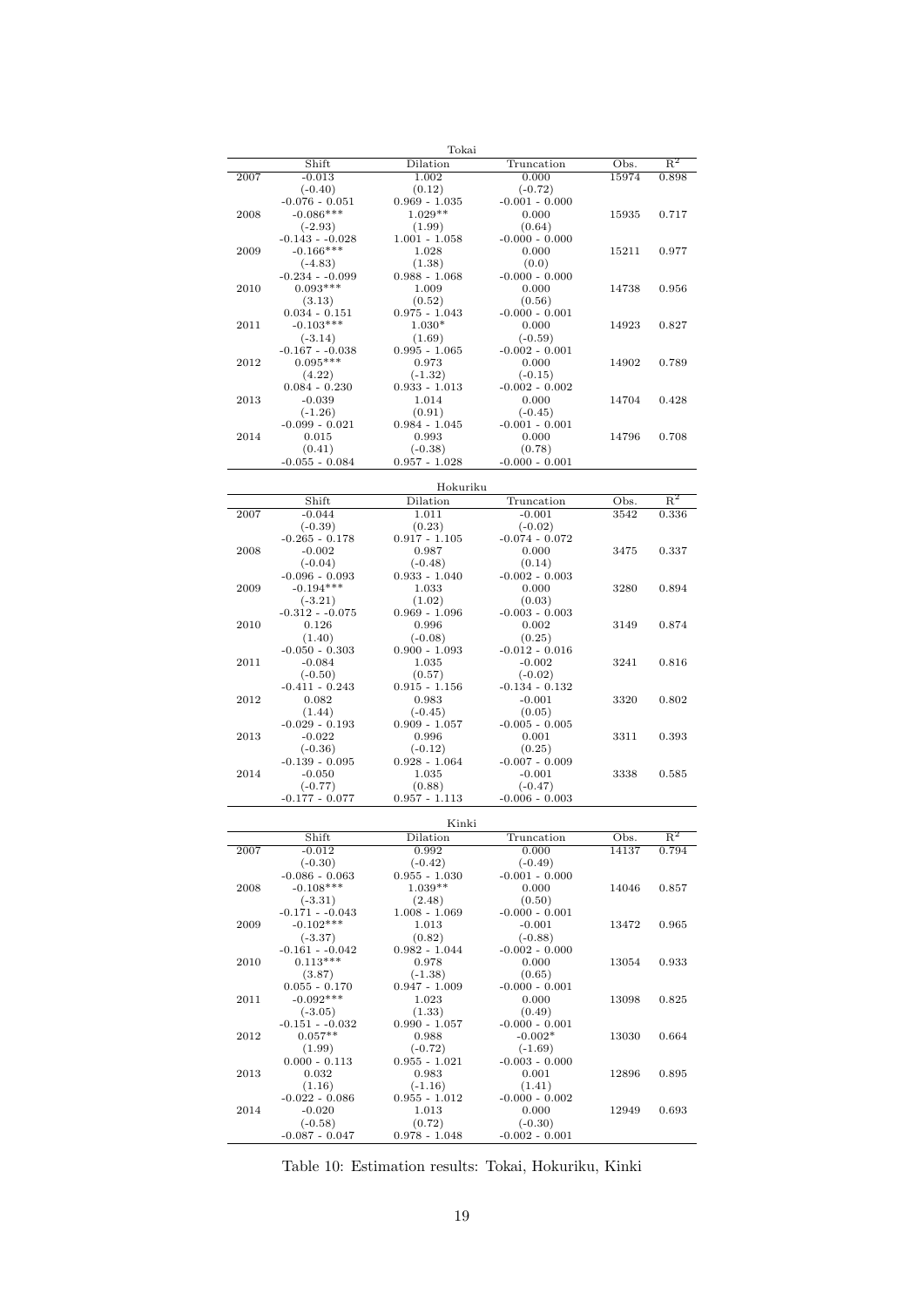| Chugoku |                                 |                              |                               |               |                |  |  |
|---------|---------------------------------|------------------------------|-------------------------------|---------------|----------------|--|--|
|         | Shift                           | Dilation                     | Truncation                    | Obs.          | $\mathbb{R}^2$ |  |  |
| 2007    | $-0.054$                        | 1.019                        | 0.000                         | 6035          | 0.586          |  |  |
|         | $(-1.18)$<br>$-0.143 - 0.035$   | (0.78)<br>$0.971 - 1.066$    | $(-0.39)$<br>$-0.001 - 0.001$ |               |                |  |  |
| 2008    | $-0.046$                        | 1.007                        | $-0.001$                      | 6000          | 0.708          |  |  |
|         | $(-1.03)$                       | (0.28)                       | $(-0.44)$                     |               |                |  |  |
|         | $-0.134 - 0.041$                | $0.958 - 1.055$              | $-0.004 - 0.002$              |               |                |  |  |
| 2009    | $-0.088*$<br>$(-1.84)$          | 1.017<br>(0.63)              | 0.001<br>(0.46)               | 5769          | 0.738          |  |  |
|         | $-0.182 - 0.005$                | $0.964 - 1.070$              | $-0.002 - 0.003$              |               |                |  |  |
| 2010    | 0.007                           | 1.039                        | $(-0.0)$                      | 5600          | 0.746          |  |  |
|         | (0.05)                          | (0.82)                       | $(-0.01)$                     |               |                |  |  |
| 2011    | $-0.249 - 0.263$<br>$-0.141***$ | $0.945 - 1.132$<br>$1.048*$  | $-0.093 - 0.092$<br>0.001     | 5599          | 0.700          |  |  |
|         | $(-2.69)$                       | (1.71)                       | (0.97)                        |               |                |  |  |
|         | $-0.244 - 0.038$                | $0.993 - 1.103$              | $-0.001 - 0.003$              |               |                |  |  |
| 2012    | $0.115**$                       | 0.956                        | 0.002                         | 5592          | 0.685          |  |  |
|         | (2.41)<br>$0.021 - 0.209$       | $(-1.62)$<br>$0.903 - 1.009$ | (0.68)<br>$-0.002 - 0.006$    |               |                |  |  |
| 2013    | $-0.015$                        | 1.012                        | 0.000                         | 5564          | 0.741          |  |  |
|         | $(-0.38)$                       | (0.51)                       | $(-0.43)$                     |               |                |  |  |
|         | $-0.092 - 0.062$                | $0.965 - 1.058$              | $-0.002 - 0.001$              |               |                |  |  |
| 2014    | 0.017<br>(0.34)                 | 1.003<br>(0.10)              | 0.001<br>(0.48)               | 5575          | 0.587          |  |  |
|         | $-0.082 - 0.117$                | $0.943 - 1.062$              | $-0.001 - 0.002$              |               |                |  |  |
|         |                                 |                              |                               |               |                |  |  |
|         |                                 | Shikoku                      |                               |               |                |  |  |
|         | Shift                           | Dilation                     | Truncation                    | Obs.          | $\rm R^2$      |  |  |
| 2007    | $-0.025$<br>$(-0.21)$           | 1.003<br>(0.05)              | 0.001<br>(0.03)               | $\sqrt{2744}$ | 0.629          |  |  |
|         | $-0.170 - 0.132$                | $0.891 - 1.116$              | $-0.002, 0.004$               |               |                |  |  |
| 2008    | $-0.001$                        | 0.990                        | $-0.001$                      | 2709          | 0.801          |  |  |
|         | $(-0.02)$                       | $(-0.28)$                    | $(-0.57)$                     |               |                |  |  |
| 2009    | $-0.259 - 0.208$<br>$-0.144$    | $0.920 - 1.060$<br>1.059     | $-0.006, 0.003$<br>0.002      | 2611          | 0.543          |  |  |
|         | $(-1.42)$                       | (1.06)                       | (0.68)                        |               |                |  |  |
|         | $-0.342 - 0.054$                | $0.951 - 1.168$              | $-0.008, 0.012$               |               |                |  |  |
| 2010    | 0.015                           | 1.017                        | 0.002                         | 2535          | 0.546          |  |  |
|         | (0.22)<br>$-0.115 - 0.144$      | (0.44)<br>$0.942 - 1.092$    | (0.42)<br>$-0.013, 0.016$     |               |                |  |  |
| 2011    | $-0.052$                        | 1.003                        | 0.000                         | 2553          | 0.507          |  |  |
|         | $(-0.68)$                       | (0.06)                       | $(-0.08)$                     |               |                |  |  |
|         | $-0.204 - 0.099$                | $0.911 - 1.094$              | $-0.007, 0.006$               |               |                |  |  |
| 2012    | 0.102<br>(0.95)                 | 0.977<br>$(-0.46)$           | 0.001<br>(0.02)               | 2593          | 0.533          |  |  |
|         | $-0.108 - 0.312$                | $0.879 - 1.076$              | $-0.004, 0.006$               |               |                |  |  |
| 2013    | 0.009                           | 0.996                        | $-0.002$                      | 2575          | 0.841          |  |  |
|         | (0.12)                          | $(-0.09)$                    | $(-0.63)$                     |               |                |  |  |
| 2014    | $-0.135 - 0.153$<br>0.010       | $0.910 - 1.083$<br>0.989     | $-0.006, 0.003$<br>$-0.001$   | 2541          | 0.185          |  |  |
|         | (0.06)                          | $(-0.15)$                    | $(-0.02)$                     |               |                |  |  |
|         | $-0.320 - 0.340$                | $0.842 - 1.136$              | $-0.004, 0.005$               |               |                |  |  |
|         |                                 |                              |                               |               |                |  |  |
|         | Shift                           | Kyushu-Okinawa               |                               |               | $R^2$          |  |  |
| 2007    | 0.008                           | Dilation<br>0.985            | Truncation<br>$-0.002*$       | Obs.<br>7725  | 0.883          |  |  |
|         | (0.23)                          | $(-0.74)$                    | $(-1.91)$                     |               |                |  |  |
|         | $-0.060 - 0.076$                | $0.945 - 1.025$              | $-0.004 - 0.000$              |               |                |  |  |
| 2008    | $-0.066$<br>$(-1.27)$           | 1.028                        | 0.000                         | 7711          | 0.339          |  |  |
|         | $-0.168 - 0.036$                | (0.98)<br>$0.971 - 1.084$    | (0.34)<br>$-0.001 - 0.002$    |               |                |  |  |
| 2009    | $-0.071$                        | 1.015                        | 0.000                         | 7396          | 0.497          |  |  |
|         | $(-1.49)$                       | (0.64)                       | $(-0.08)$                     |               |                |  |  |
| 2010    | $-0.164 - 0.022$<br>0.066       | $0.969 - 1.061$<br>1.002     | $-0.002 - 0.001$<br>0.000     | 7193          | 0.748          |  |  |
|         | (1.59)                          | (0.08)                       | (0.49)                        |               |                |  |  |
|         | $-0.015 - 0.148$                | $0.955 - 1.049$              | $-0.001 - 0.001$              |               |                |  |  |
| 2011    | $-0.027$                        | 1.004                        | 0.000                         | 7097          | 0.419          |  |  |
|         | $(-0.47)$<br>$-0.138 - 0.084$   | (0.13)<br>$0.944 - 1.064$    | $(-0.28)$<br>$-0.003 - 0.002$ |               |                |  |  |
| 2012    | 0.040                           | 0.989                        | 0.001                         | 7062          | 0.810          |  |  |
|         | (0.78)                          | $(-0.35)$                    | (0.74)                        |               |                |  |  |
|         | $-0.059 - 0.139$                | $0.927 - 1.051$              | $-0.001 - 0.002$              |               |                |  |  |
| 2013    | 0.041<br>(1.08)                 | 0.980<br>$(-0.90)$           | $-0.002$<br>$(-1.33)$         | 7103          | 0.585          |  |  |
|         | $-0.033 - 0.115$                | $0.936 - 1.023$              | $-0.004 - 0.000$              |               |                |  |  |
| 2014    | 0.002                           | 1.001                        | 0.000                         | 7086          | 0.125          |  |  |
|         | (0.03)                          | (0.03)                       | (0.19)                        |               |                |  |  |
|         | $-0.096 - 0.099$                | $0.941 - 1.062$              | $-0.002 - 0.003$              |               |                |  |  |

Table 11: Estimation results: Chugoku, Shikoku, Kyushu-Okinawa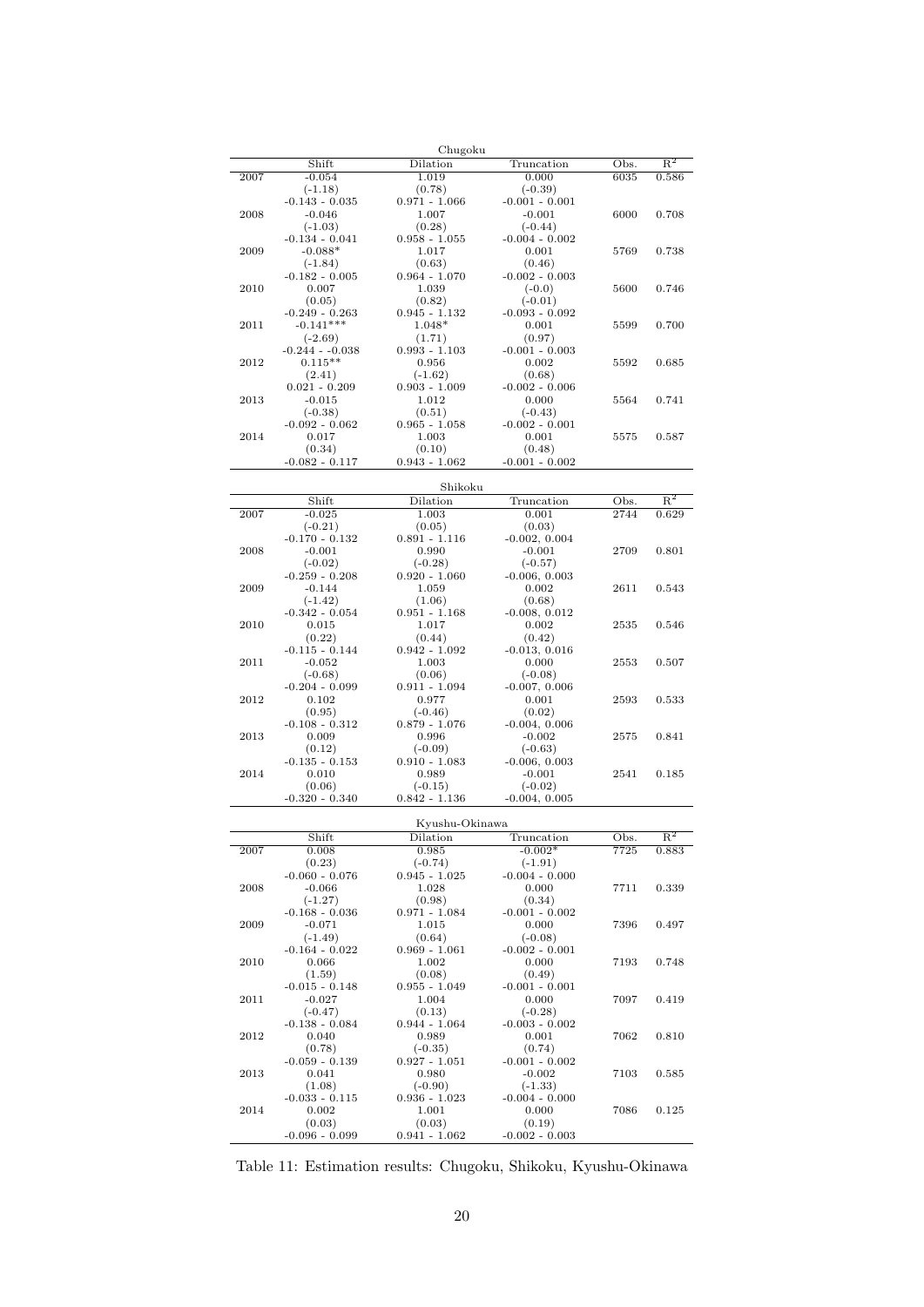## **References**

- Accetturo, A., Di Giacinto, V., Micucci, G., & Pagnini, M. (2018). Geography, productivity, and trade: Does selection explain why some locations are more productive than others? Journal of Regional Science, 58, 949-979.
- Adachi, Y., Ogawa, H., & Tsubuku, M. (2021). Measuring productivity dynamics in Japan: A quantile approach, Empirical Economics, forthcoming. https://doi.org/10.1007/s00181-021-02136-x
- Annoni, P., de Dominicis, L., & Khabirpour, N. (2019). Location matters: A spatial econometric analysis of regional resilience in the European Union. Growth and Change, 50(3), 824-855.
- Arimoto, Y., Nakajima, K., & Okazaki, T. (2014), Sources of productivity improvement in industrial clusters: The case of the prewar Japanese silk-reeling industry, Regional Science and Urban Economics, 46, 27-41.
- Balland, P. A., Rigby, D., & Boschma, R. (2015). The technological resilience of US cities. Cambridge Journal of Regions, Economy and Society, 8(2), 167-184.
- Canello, J. & Vidoli, F. (2020). Investigating space-time patterns of regional industrial resilience through a micro-level approach: An application to the Italian wine industry. Journal of Regional Science, 60(4), 653-676.
- Chacon-Hurtado, D., Kumar, I., Gkritza, K., Fricker, J. D., & Beaulieu, L. J. (2020). The role of transportation accessibility in regional economic resilience. Journal of Transport Geography, 84, 102695.
- Combes, P., Duranton, G., Gobillon, L., Puga, D., & Roux, S. (2012). The productivity advantages of large cities: Distinguishing agglomeration from firm selection, Econometrica, 80, 2543-2594.
- Davies, S. (2011). Regional resilience in the 2008-2010 downturn: comparative evidence from European countries. Cambridge Journal of Regions, Economy and Society, 4(3), 369-382.
- Di Caro, P. (2015). Recessions, recoveries and regional resilience: evidence on Italy. Cambridge Journal of Regions, Economy and Society, 8(2), 273-291.
- Eraydin, A. (2016). Attributes and characteristics of regional resilience: Defining and measuring the resilience of Turkish regions. Regional Studies, 50(4), 600-614.
- Fingleton, B., Garretsen, H., & Martin, R. (2012). Recessionary shocks and regional employment: evidence on the resilience of UK regions. Journal of Regional Science, 52(1), 109-133.
- Fukao, K., & Kwon, H.U. (2006). Why did Japan's TFP growth slow down in the lost decade? An empirical analysis based on firm-level data of manufacturing firms. Japanese Economic Review, 57(2), 195-228.
- Holling, C. S. (1973). Resilience and stability of ecological systems. Annual Review of Ecology and Systematics, 4(1), 1-23.
- Honma, S. & Hu, J. L. (2009). Total-factor energy productivity growth of regions in Japan. Energy Policy, 37(10), 3941-3950.
- Jales, H., Jiang, B., and Rosenthal, S.S. (2020), Separating selection from spillover effects: Using the mode to estimate the return to city size, Working Paper. Department of Economics and Center for Policy Research, Syracuse University.
- Kataoka, M. (2011). Interregional productivity differentials: a shift-share decomposition analysis and its application to post-war Japan. Letters in Spatial and Resource Sciences, 4(1), 1-7.
- Kawakubo, T. & Suzuki, T. (2022). Supply chain dynamics and resilience of the economy during a crisis, *mimeo*.